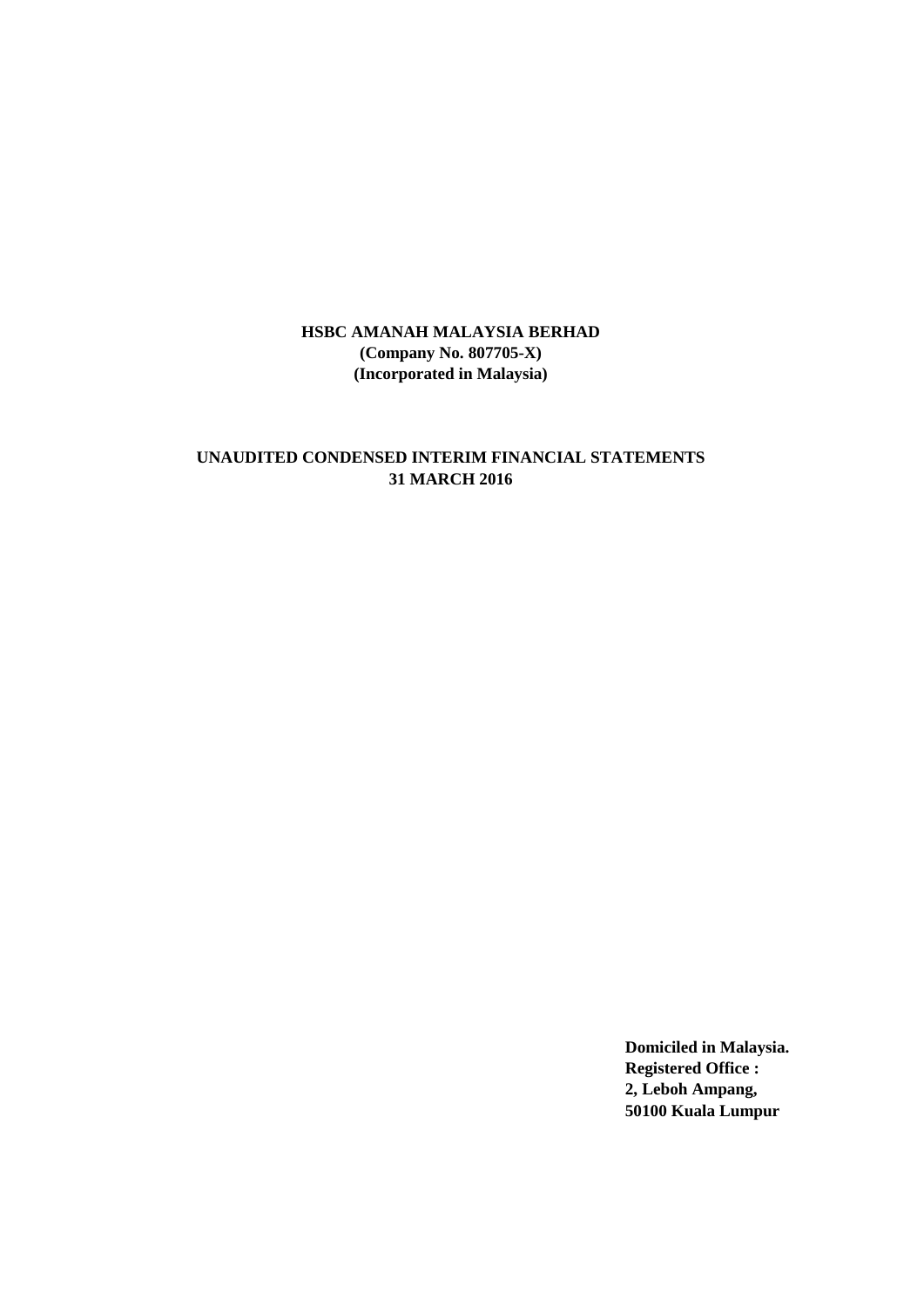## **UNAUDITED CONDENSED STATEMENT OF FINANCIAL POSITION AT 31 MARCH 2016**

|                                                   |             | 31 Mar 2016   | 31 Dec 2015   |  |
|---------------------------------------------------|-------------|---------------|---------------|--|
|                                                   | <b>Note</b> | <b>RM'000</b> | <b>RM'000</b> |  |
| <b>Assets</b>                                     |             |               |               |  |
| Cash and short-term funds                         | 10          | 2,952,504     | 4,750,390     |  |
| Deposits and placements with banks                |             |               |               |  |
| and other financial institutions                  | 11          | 24,000        |               |  |
| Financial assets held for trading                 | 12          | 4,193         | 10,492        |  |
| Financial investments available-for-sale          | 13          | 1,401,810     | 1,701,243     |  |
| Financing and advances                            | 14          | 11,709,059    | 11,968,217    |  |
| Derivative financial assets                       | 16          | 207,167       | 307,299       |  |
| Other assets                                      | 17          | 189,949       | 241,611       |  |
| Statutory deposits with Bank Negara Malaysia      | 18          | 299,162       | 329,662       |  |
| Equipment                                         |             | 9,045         | 10,288        |  |
| Deferred tax assets                               |             | 4,402         | 5,548         |  |
| Tax recoverable                                   |             | 9,392         | 5,162         |  |
| <b>Total assets</b>                               |             | 16,810,683    | 19,329,912    |  |
| <b>Liabilities</b>                                |             |               |               |  |
| Deposits from customers                           | 19          | 9,320,709     | 9,386,123     |  |
| Deposits and placements from banks                |             |               |               |  |
| and other financial institutions                  | 20          | 2,043,876     | 4,160,089     |  |
| Bills and acceptances payable                     |             | 23,867        | 14,904        |  |
| Derivative financial liabilities                  | 16          | 352,509       | 473,231       |  |
| Other liabilities                                 | 21          | 1,287,225     | 1,475,375     |  |
| Multi-Currency Sukuk Programme                    | 22          | 1,755,536     | 1,749,823     |  |
| Subordinated Commodity Murabahah Financing        | 23          | 561,916       | 618,461       |  |
| <b>Total liabilities</b>                          |             | 15,345,638    | 17,878,006    |  |
|                                                   |             |               |               |  |
| <b>Equity</b>                                     |             |               |               |  |
| Share capital                                     |             | 50,000        | 50,000        |  |
| Reserves                                          |             | 1,415,045     | 1,401,906     |  |
| Total equity attributable to owner of the Bank    |             | 1,465,045     | 1,451,906     |  |
| <b>Total liabilities and equity</b>               |             | 16,810,683    | 19,329,912    |  |
| Restricted investment accounts <sup>[1]</sup>     |             | 1,992,466     | 2,632,404     |  |
| <b>Total Islamic Banking asset</b> <sup>[1]</sup> |             |               |               |  |
|                                                   |             | 18,803,149    | 21,962,316    |  |
| <b>Commitments and Contingencies</b>              | 31          | 20,221,561    | 21,889,668    |  |

[1] The disclosure is in accordance with the requirements of Bank Negara Malaysia's Guideline on Financial Reporting for Islamic Banking Institutions dated 5 February 2016.

The unaudited condensed interim financial statements should be read in conjunction with the audited financial statements of the Bank for the financial year ended 31 December 2015 and the accompanying explanatory notes on pages 6 to 29 attached to *the unaudited condensed interim financial statements.*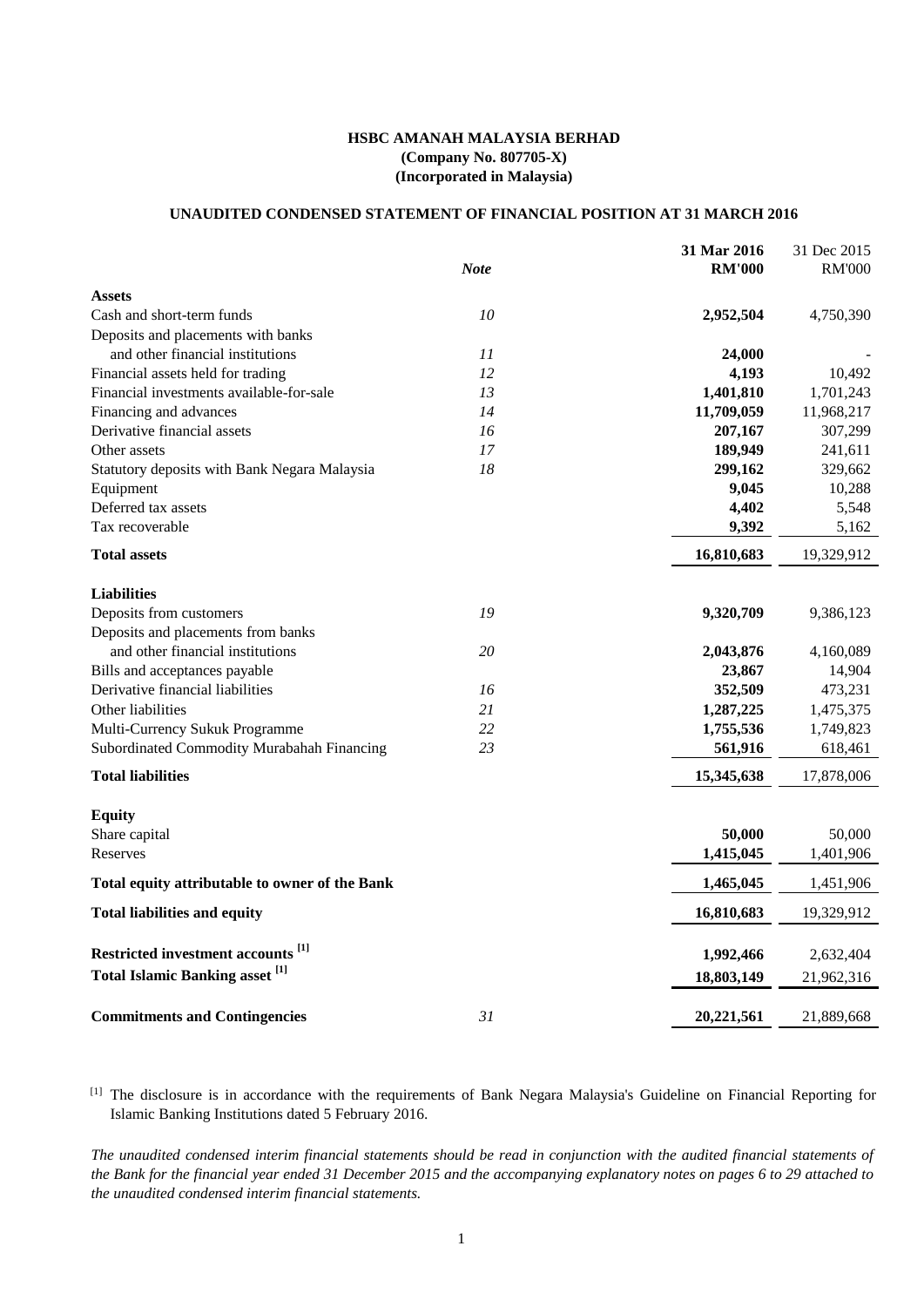### **COMPREHENSIVE INCOME FOR THE FINANCIAL PERIOD ENDED 31 MARCH 2016 UNAUDITED CONDENSED STATEMENT OF PROFIT OR LOSS AND OTHER**

|                                                     |               | 31 Mar 2015             |
|-----------------------------------------------------|---------------|-------------------------|
| <b>Note</b>                                         | <b>RM'000</b> | <b>RM'000</b>           |
|                                                     |               |                         |
| 24                                                  | 178,450       | 169,409                 |
|                                                     |               |                         |
| 25                                                  | 46,913        | 34,978                  |
| 26                                                  | (47, 888)     | (28, 103)               |
|                                                     | 177,475       | 176,284                 |
| 27                                                  | (96,600)      | (85, 335)               |
|                                                     | 80,875        | 90,949                  |
| 28                                                  | (8,369)       | (12,798)                |
| 29                                                  | (57, 328)     | (48, 549)               |
|                                                     | 15,178        | 29,602                  |
|                                                     | (2,090)       | (6,007)                 |
|                                                     | 13,088        | 23,595                  |
| profit or loss when specific conditions are met:    |               |                         |
|                                                     |               |                         |
|                                                     | 3,931         | 11,278                  |
|                                                     | (3,055)       |                         |
|                                                     | (210)         | (2,707)                 |
|                                                     |               |                         |
|                                                     | 666           | 8,571                   |
| Total comprehensive income for the financial period | 13,754        | 32,166                  |
|                                                     | 13,088        | 23,595                  |
|                                                     | 13,754        | 32,166                  |
|                                                     |               | 23.6 sen                |
|                                                     |               | 31 Mar 2016<br>13.1 sen |

The unaudited condensed interim financial statements should be read in conjunction with the audited financial statements of the Bank for the financial year ended 31 December 2015 and the accompanying explanatory notes on pages 6 to 29 attached to the *unaudited condensed interim financial statements.*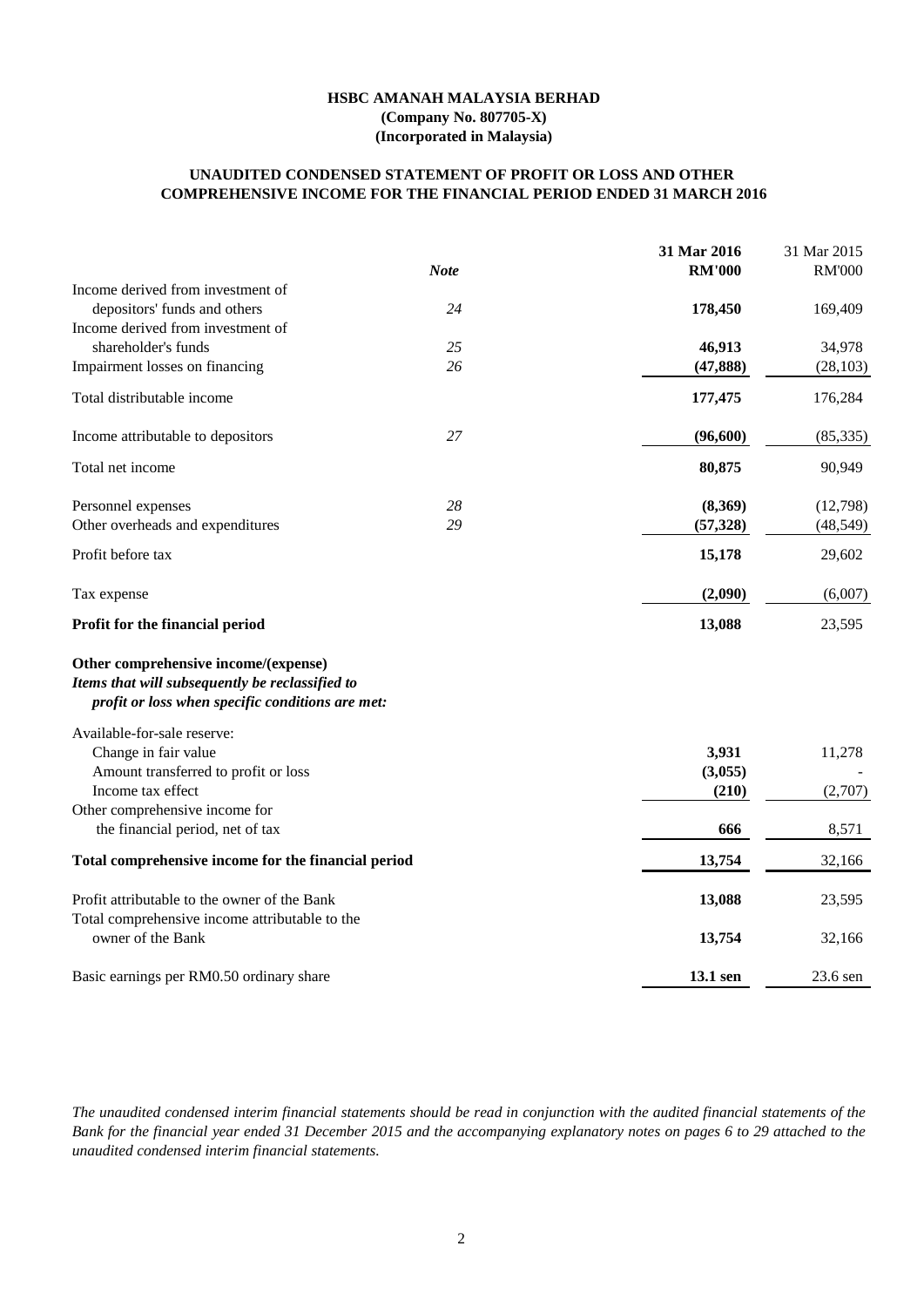### **UNAUDITED CONDENSED STATEMENT OF CHANGES IN EQUITY FOR THE FINANCIAL PERIOD ENDED 31 MARCH 2016**

|                                                                                            |               |               |                  | Non-distributable |               |                        | Distributable |               |
|--------------------------------------------------------------------------------------------|---------------|---------------|------------------|-------------------|---------------|------------------------|---------------|---------------|
|                                                                                            |               |               |                  | Available-        | Capital       |                        |               |               |
|                                                                                            | Share         | <b>Share</b>  | <b>Statutory</b> | for-sale          | contribution  | Regulatory             | Retained      | Total         |
|                                                                                            | capital       | premium       | reserve          | reserve           | reserve       | reserve <sup>[1]</sup> | profits       |               |
|                                                                                            | <b>RM'000</b> | <b>RM'000</b> | <b>RM'000</b>    | <b>RM'000</b>     | <b>RM'000</b> | <b>RM'000</b>          | <b>RM'000</b> | <b>RM'000</b> |
| 2016                                                                                       |               |               |                  |                   |               |                        |               |               |
| <b>Balance at 1 January</b>                                                                | 50,000        | 610,000       | 50,000           | 4,946             | 1,058         | 34,000                 | 701,902       | 1,451,906     |
| Total comprehensive income for the financial period                                        |               |               |                  |                   |               |                        |               |               |
| Profit for the financial period                                                            |               |               |                  |                   |               |                        | 13,088        | 13,088        |
| Other comprehensive income, net of tax                                                     |               |               |                  |                   |               |                        |               |               |
| Available-for-sale reserve:                                                                |               |               |                  |                   |               |                        |               |               |
| Net change in fair value                                                                   |               |               |                  | 2,988             |               |                        |               | 2,988         |
| Net amount transferred to profit or loss                                                   |               |               |                  | (2,322)           |               |                        |               | (2,322)       |
| Total other comprehensive income                                                           |               |               |                  | 666               |               |                        |               | 666           |
| Total comprehensive income for the financial period                                        |               |               |                  | 666               |               |                        | 13,088        | 13,754        |
| Transactions with the owner (the ultimate holding<br>company), recorded directly in equity |               |               |                  |                   |               |                        |               |               |
| Share based payment transactions                                                           |               |               |                  |                   | (615)         |                        |               | (615)         |
| <b>Balance at 31 March</b>                                                                 | 50,000        | 610,000       | 50,000           | 5,612             | 443           | 34,000                 | 714,990       | 1,465,045     |

<sup>[1]</sup> The Bank maintains a regulatory reserve to meet local regulatory requirements; the effect of this requirement is to restrict the amount of reserves that can be distributed to shareholders.

The unaudited condensed interim financial statements should be read in conjunction with the audited financial statements of the Bank for the financial year ended 31 December 2015 and the accompanying *explanatory notes on pages 6 to 29 attached to the unaudited condensed interim financial statements.*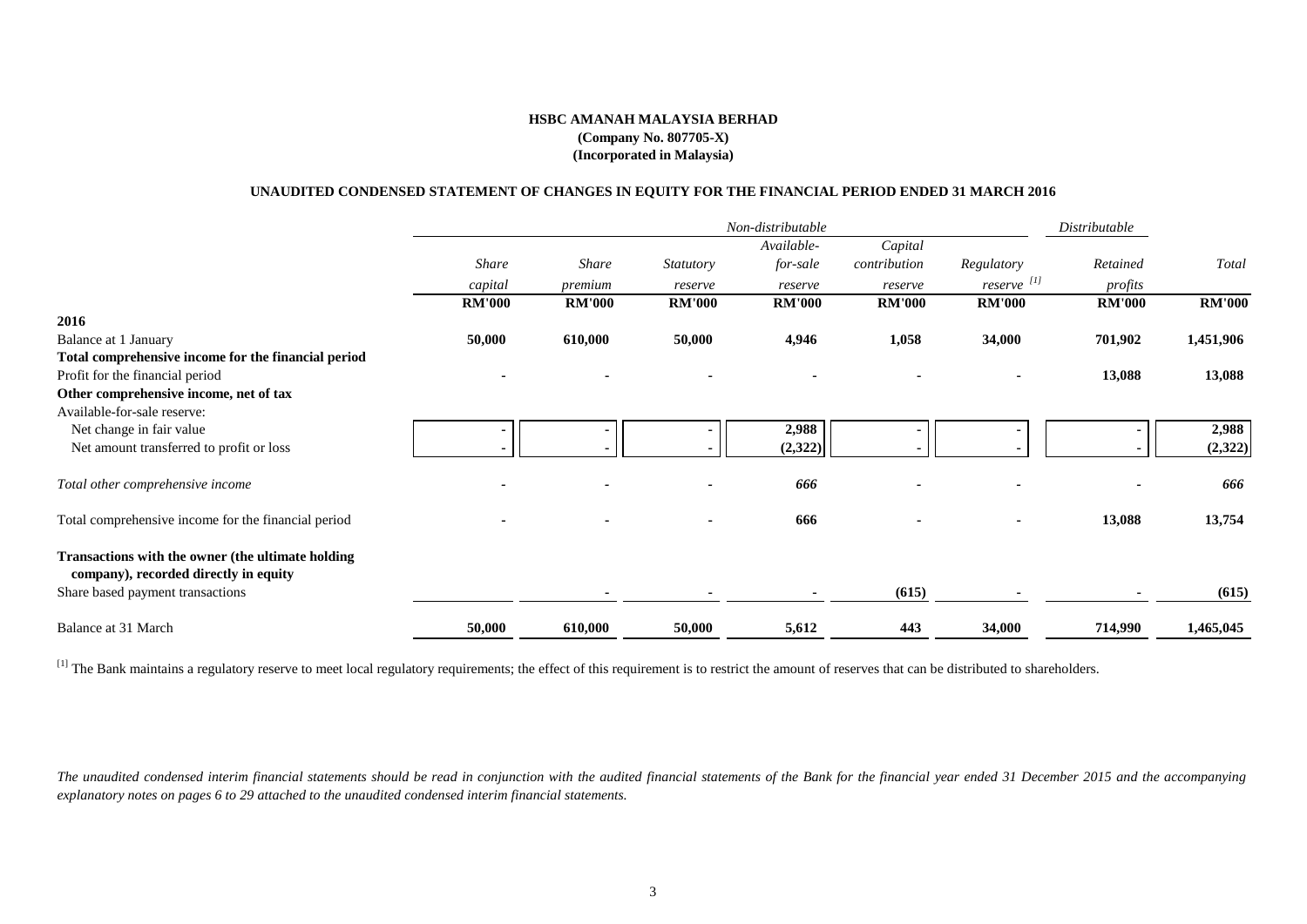## **(Company No. 807705-X) (Incorporated in Malaysia) HSBC AMANAH MALAYSIA BERHAD**

### **UNAUDITED CONDENSED STATEMENT OF CHANGES IN EQUITY FOR THE FINANCIAL PERIOD ENDED 31 MARCH 2016 (Cont'd)**

|                                                                                            |               |               |                  | Non-distributable |               |                        | Distributable |               |
|--------------------------------------------------------------------------------------------|---------------|---------------|------------------|-------------------|---------------|------------------------|---------------|---------------|
|                                                                                            |               |               |                  | Available-        | Capital       |                        |               |               |
|                                                                                            | Share         | <b>Share</b>  | <b>Statutory</b> | for-sale          | contribution  | Regulatory             | Retained      | Total         |
|                                                                                            | capital       | premium       | reserve          | reserve           | reserve       | reserve <sup>[1]</sup> | profits       |               |
|                                                                                            | <b>RM'000</b> | <b>RM'000</b> | <b>RM'000</b>    | <b>RM'000</b>     | <b>RM'000</b> | <b>RM'000</b>          | <b>RM'000</b> | <b>RM'000</b> |
| 2015                                                                                       |               |               |                  |                   |               |                        |               |               |
| Balance at 1 January                                                                       | 50,000        | 610,000       | 50,000           | (6, 488)          | 1,374         | 13,000                 | 600,823       | 1,318,709     |
| Total comprehensive income for the financial period                                        |               |               |                  |                   |               |                        |               |               |
| Profit for the financial period                                                            |               |               |                  |                   |               |                        | 23,595        | 23,595        |
| Other comprehensive income, net of tax                                                     |               |               |                  |                   |               |                        |               |               |
| Available-for-sale reserve:                                                                |               |               |                  |                   |               |                        |               |               |
| Net change in fair value                                                                   |               |               |                  | 8,571             |               |                        |               | 8,571         |
| Total other comprehensive income                                                           |               |               |                  | 8,571             |               |                        |               | 8,571         |
| Total comprehensive income for the financial period                                        |               |               |                  | 8,571             |               |                        | 23,595        | 32,166        |
| Transactions with the owner (the ultimate holding<br>company), recorded directly in equity |               |               |                  |                   |               |                        |               |               |
| Share based payment transactions                                                           |               |               |                  |                   | 79            |                        |               | 79            |
| Balance at 31 March                                                                        | 50,000        | 610,000       | 50,000           | 2,083             | 1,453         | 13,000                 | 624,418       | 1,350,954     |

<sup>[1]</sup> The Bank maintains a regulatory reserve to meet local regulatory requirements; the effect of this requirement is to restrict the amount of reserves that can be distributed to shareholders.

The unaudited condensed interim financial statements should be read in conjunction with the audited financial statements of the Bank for the financial year ended 31 December 2015 and the accompanying *explanatory notes on pages 6 to 29 attached to the unaudited condensed interim financial statements.*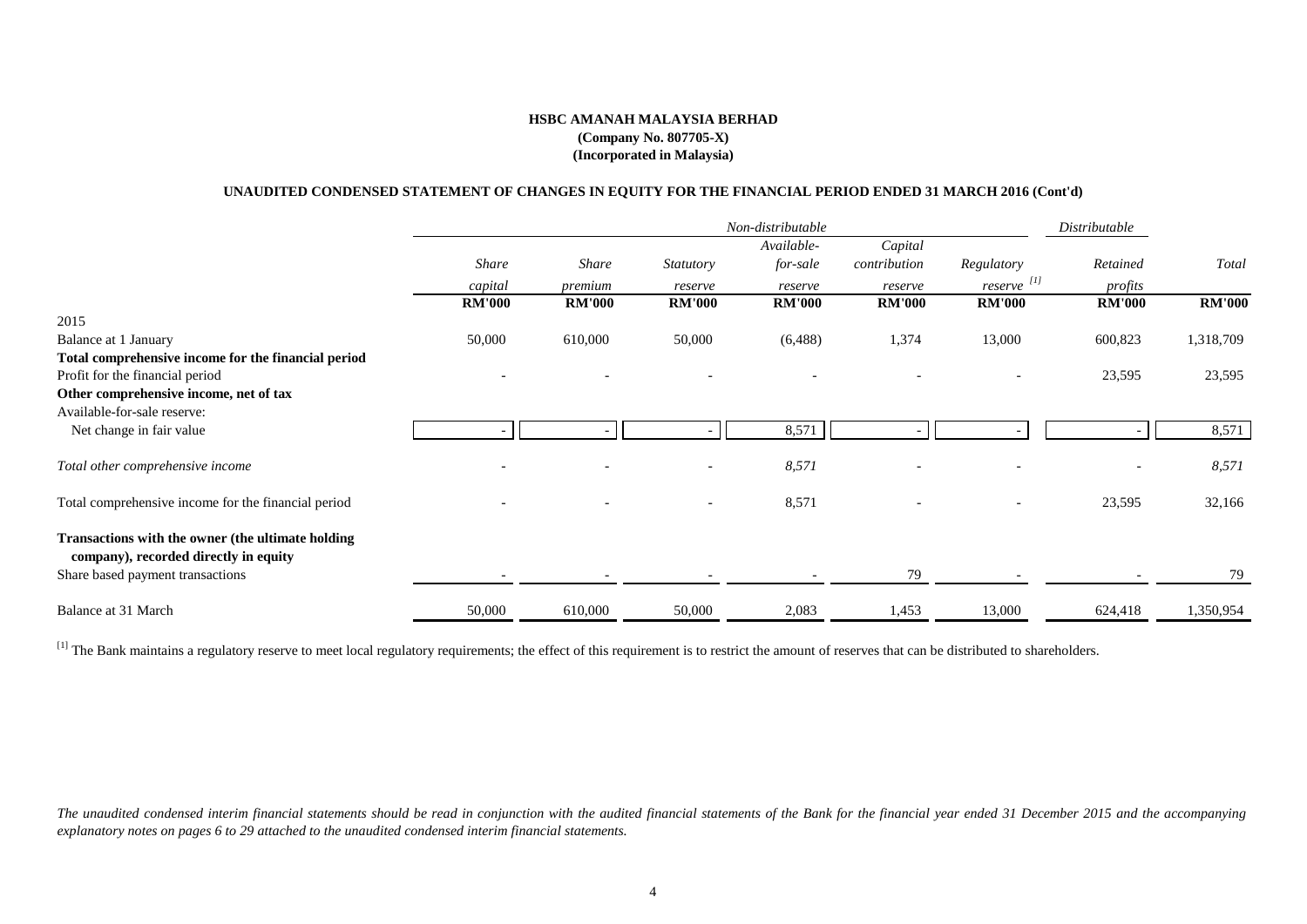## **FOR THE FINANCIAL PERIOD ENDED 31 MARCH 2016 UNAUDITED CONDENSED CASH FLOW STATEMENT**

|                                                  | 31 Mar 2016<br><b>RM'000</b> | 31 Mar 2015<br><b>RM'000</b> |
|--------------------------------------------------|------------------------------|------------------------------|
| Profit before tax                                | 15,178                       | 29,602                       |
| Adjustments for non-operating and non-cash items | 52,114                       | 4,253                        |
| Operating profit before working capital changes  | 67,292                       | 33,855                       |
| Changes in working capital:                      |                              |                              |
| Net changes in operating assets                  | 368,169                      | (362, 518)                   |
| Net changes in operating liabilities             | (2,503,168)                  | 44,501                       |
| Income tax paid                                  | (5,384)                      | (7,083)                      |
| Net cash used in operating activities            | (2,073,091)                  | (291, 245)                   |
| Net cash generated from investing activities     | 304,405                      | 1,139,211                    |
| Net cash generated from financing activities     | (29,200)                     | 750,000                      |
|                                                  | 275,205                      | 1,889,211                    |
| Net changes in cash and cash equivalents         | (1,797,886)                  | 1,597,966                    |
| Cash and cash equivalents at 1 January           | 4,750,390                    | 670,934                      |
| Cash and cash equivalents at 31 March            | 2,952,504                    | 2,268,900                    |
| Analysis of cash and cash equivalents            |                              |                              |
| Cash and short-term funds                        | 2,952,504                    | 2,268,900                    |

The unaudited condensed interim financial statements should be read in conjunction with the audited financial statements of the Bank for the financial year ended 31 December 2015 and the accompanying explanatory notes on pages 6 to 29 *attached to the unaudited condensed interim financial statements.*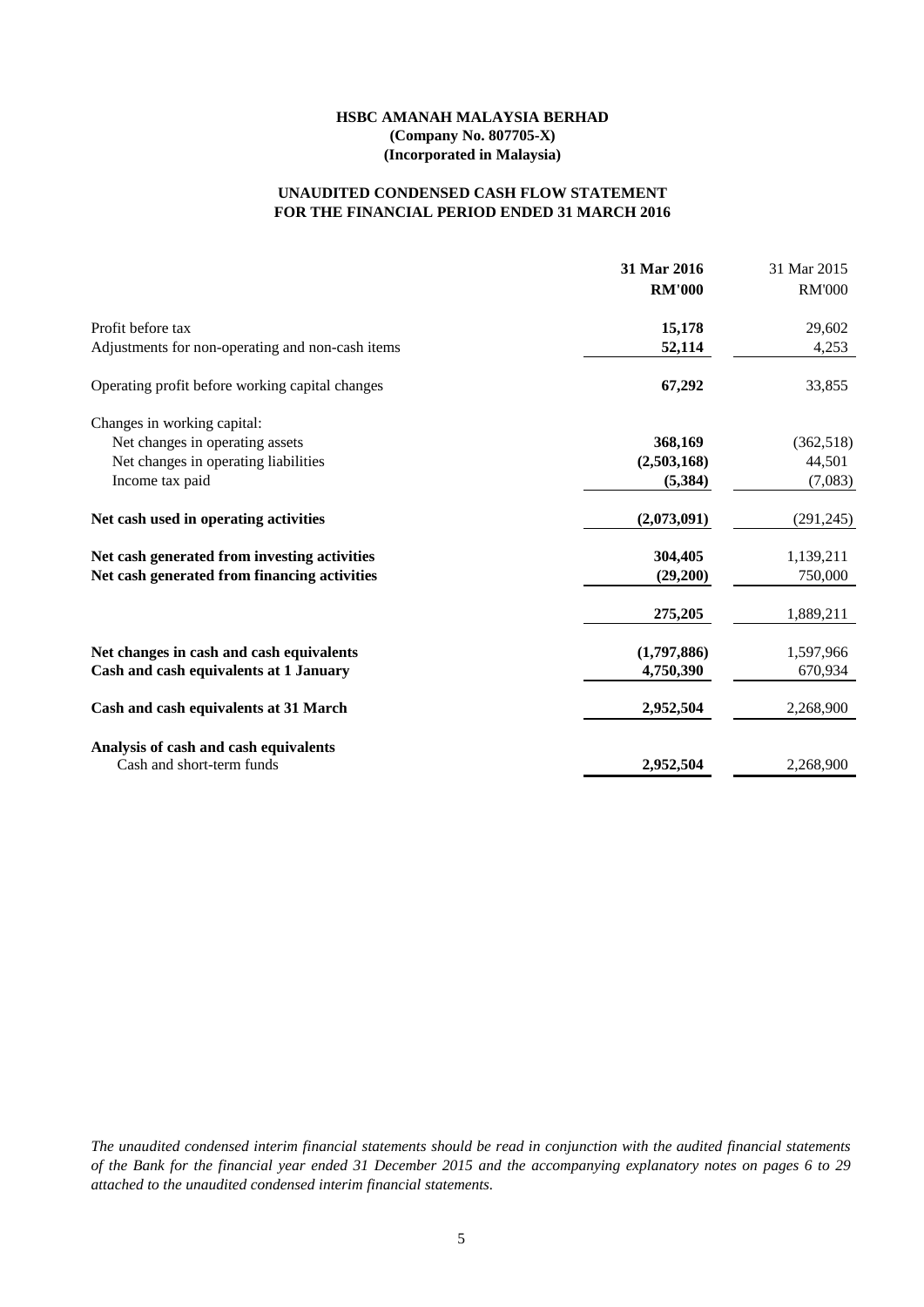### **NOTES TO THE FINANCIAL STATEMENTS**

### **1 General Information**

HSBC Amanah Malaysia Berhad (the Bank) is a licensed Islamic Bank under the Islamic Financial Services Act, 2013. The principal activities of the Bank are Islamic banking and related financial services.

There were no significant changes in these activities during the financial period.

The Bank is a public limited liability company, incorporated and domiciled in Malaysia. The registered office of the Bank is located at 2, Leboh Ampang, 50100 Kuala Lumpur.

The immediate parent bank and ultimate holding company during the financial period are HSBC Bank Malaysia Berhad and HSBC Holdings Plc, respectively.

The financial statements were approved and authorised for issue by the Board of Directors on 27 April 2016.

#### **2 Basis of Preparation**

The unaudited condensed interim financial statements for the financial period ended 31 March 2016 have been prepared under the historical cost convention except for the following assets and liabilities which are stated at fair values: financial instruments held-for-trading, financial investments available-for-sale, derivative financial instruments and financial instruments fair valued through profit and loss.

The unaudited condensed interim financial statements for the financial period ended 31 March 2016 have been prepared in accordance with the requirements of Malaysian Financial Reporting Standards (MFRS) 134: Interim Financial Reporting issued by the Malaysian Accounting Standards Board (MASB) and Bank Negara Malaysia (BNM) requirements on Shariah related disclosures.

The unaudited condensed interim financial statements do not include all of the information required for full annual financial statements, and should be read in conjunction with the audited financial statements of the Bank for the financial year ended 31 December 2015. The explanatory notes attached in the unaudited condensed interim financial statements provide an explanation of events and transactions that are significant for an understanding of the changes in the financial position and performance of the Bank since the financial year ended 31 December 2015.

All significant accounting policies and methods of computation applied in the unaudited condensed interim financial statements are consistent with those adopted in the most recent audited annual financial statements for the year ended 31 December 2015.

### (i) Standards and amendments to published standards that are effective and applicable to the Bank

The new accounting standards and amendments to published accounts that are effective and applicable to the Bank for the financial year beginning on 1 January 2015 are as follows:

- Annual improvement to MFRSs 2010-2012 Cycle
- Annual improvement to MFRSs 2011-2013 Cycle
- Amendments to MFRS 119 "Defined Benefits Plans: Employee Contributions"

The adoption of the above amendments, interpretations and circular did not have any material impact on the financial results of the Bank.

(ii) Standards, amendments to published standards and interpretations to existing standards that are applicable to the Bank but not yet effective

The Bank will apply these standards, amendments to published standards from:

- a. Financial year beginning on/after 1 January 2016:
- Amendments to MFRS 116 'Property, plant and equipment' and MFRS 138 'Intangible assets' clarify that the use of revenue-based methods to calculate the depreciation of an item of property, plant and equipment is not appropriate. This is because revenue generated by an activity that includes the use of an asset generally reflects factors other than the consumption of the economic benefits embodied in the asset.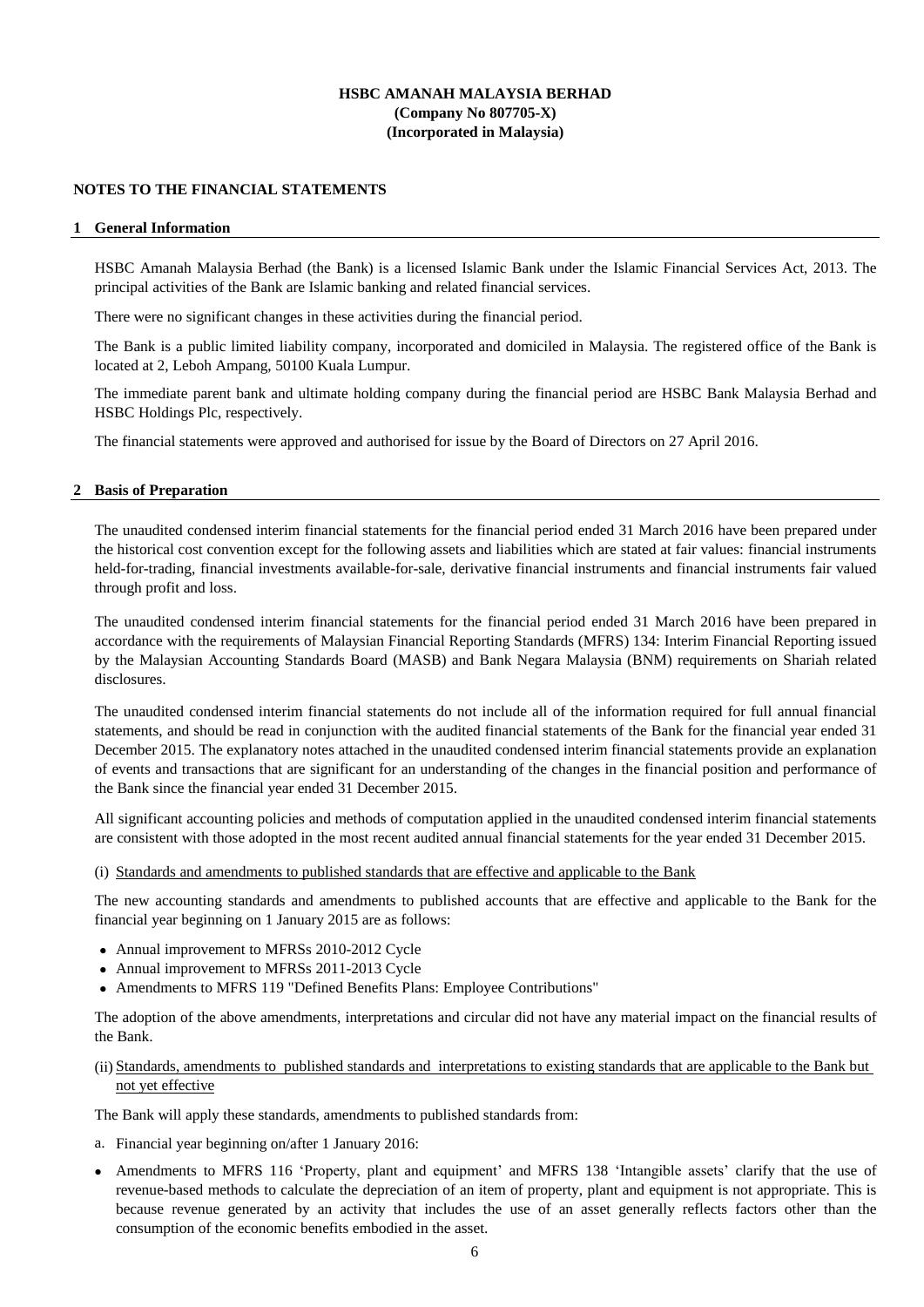### **2 Basis of Preparation (Cont'd)**

### *(a) Statement of Compliance (Cont'd)*

(ii) Standards, amendments to published standards and interpretations to existing standards that are applicable to the Bank but not yet effective

The Bank will apply these standards, amendments to published standards from:

- a. Financial year beginning on/after 1 January 2016
- $\bullet$ Amendments to MFRS 116 'Property, plant and equipment' and MFRS 138 'Intangible assets' clarify that the use of revenue-based methods to calculate the depreciation of an item of property, plant and equipment is not appropriate. This is because revenue generated by an activity that includes the use of an asset generally reflects factors other than the consumption of the economic benefits embodied in the asset.

The amendments to MFRS 138 also clarify that revenue is generally presumed to be an inappropriate basis for measuring the consumption of the economic benefits embodied in an intangible asset. This presumption can be overcome only in the limited circumstances where the intangible asset is expressed as a measure of revenue or where it can be demonstrated that revenue and the consumption of the economic benefits of the intangible asset are highly correlated.

- b. Financial year beginning on/after 1 January 2018
- $\bullet$ MFRS 9 'Financial Instruments' will replace MFRS 139 'Financial Instruments: Recognition and Measurement'

MFRS 9 retains but simplifies the mixed measurement model in MFRS 139 and establishes three primary measurement categories for financial assets: amortised cost, fair value through profit or loss and fair value through other comprehensive income (OCI). The basis of classification depends on the entity's business model and the cash flow characteristics of the financial asset. Investments in equity instruments are always measured at fair value through profit or loss with an irrevocable option at inception to present changes in fair value in OCI (provided the instrument is not held for trading). A debt instrument is measured at amortised cost only if the entity is holding it to collect contractual cash flows and the cash flows represent principal and profit.

For liabilities, the standard retains most of the MFRS 139 requirements. These include amortised cost accounting for most financial liabilities, with bifurcation of embedded derivatives. The main change is that, in cases where the fair value option is taken for financial liabilities, the part of a fair value change due to an entity's own credit risk is recorded in other comprehensive income rather than the profit or loss, unless this creates an accounting mismatch.

MFRS 9 introduces an expected credit loss model on impairment for all financial assets that replaces the incurred loss impairment model used in MFRS 139. The expected credit loss model is forward-looking and eliminates the need for a trigger event to have occurred before credit losses are recognised.

 $\bullet$ MFRS 15 'Revenue from contracts with customers' replaces MFRS 118 'Revenue' and MFRS 111 'Construction contracts' and related interpretations. The standard deals with revenue recognition and establishes principles for reporting useful information to users of financial statements about the nature, amount, timing and uncertainty of revenue and cash flows arising from an entity's contracts with customers.

Revenue is recognised when a customer obtains control of a good or service and thus has the ability to direct the use and obtain the benefits from the good or service. The core principle in MFRS 15 is that an entity recognises revenue to depict the transfer of promised goods or services to the customer in an amount that reflects the consideration to which the entity expects to be entitled in exchange for those goods or services.

The initial application of the above accounting standards, amendments and interpretation are not expected to have any material financial impacts to the current and prior year's financial statement of the Bank upon its first adoption, except for MFRS 9.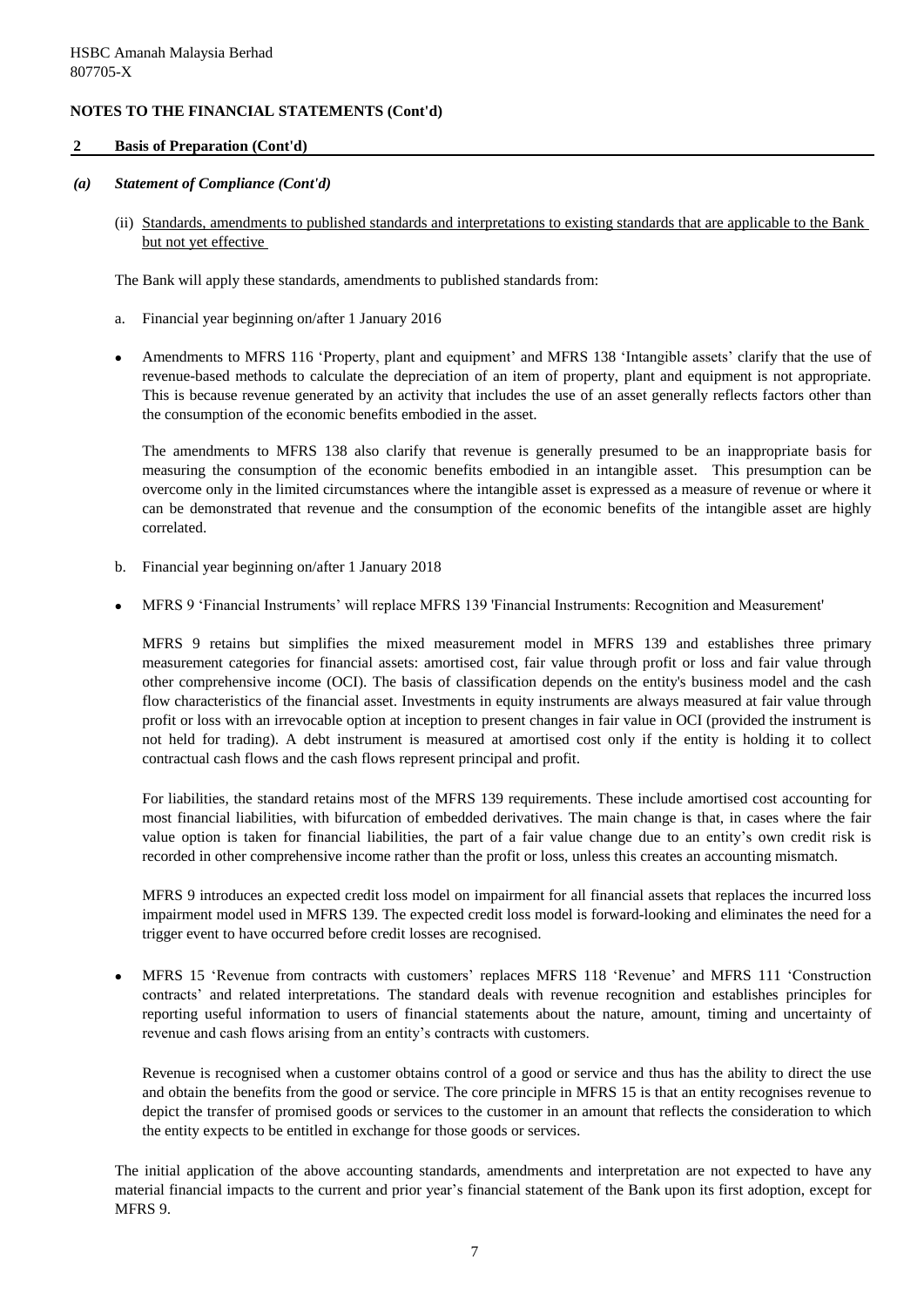### **2 Basis of Preparation (Cont'd)**

### *(a) Statement of Compliance (Cont'd)*

(ii) Standards, amendments to published standards and interpretations to existing standards that are applicable to the Bank but not yet effective (Cont'd)

MFRS 9 replaces the guidance in MFRS 139: Financial Instruments, Recognition and Measurement on the classification and measurement of financial assets and financial liabilities, and on hedge accounting. The Bank is currently assessing the financial impact that may arise from the adoption of MFRS 9.

The financial statements of the Bank have been prepared on the historical cost basis, except for the following assets and liabilities as explained in their respective accounting policy notes:

- Trading assets and liabilities
- Financial investments
- Derivatives and hedge accounting

### **3 Auditors' Report On Preceding Annual Financial Statements**

The audit report on the audited financial statements for the financial year ended 31 December 2015 was not subject to any qualification.

### **4 Seasonality or Cyclical Factors**

The business operations of the Bank are not subject to material seasonal or cyclical fluctuations.

#### **5 Unusual Items Due to Their Nature, Size or Incidence**

There were no unusual items affecting assets, liabilities, equity, net income or cash flows of the Bank for the financial period ended 31 March 2016.

### **6 Changes in Estimates**

The preparation of financial information requires the use of estimates. The use of available information and the application of judgement are inherent in the formation of estimates; actual results in the future may differ from those reported. Management believes that critical accounting policies where judgement is necessarily applied are those which relate to impairment allowances for financing and advances, the valuation of financial instruments and the impairment allowance of available-for-sale financial investments.

There were no material changes in estimates of amounts reported in prior financial years that have a material effect on the financial results and position of the Bank for the financial period ended 31 March 2016.

### **7 Debt and Equity Securities**

There were no other issuances, cancellations, repurchases, resale or repayment of other debt or equity securities during the financial period ended 31 March 2016.

### **8 Dividend**

No interim dividend was declared nor paid during the financial period ended 31 March 2016.

### **9 Significant and Subsequent Events**

There were no material events subsequent to the date of the statement of financial position that require disclosure or adjustments to the unaudited condensed interim financial statements.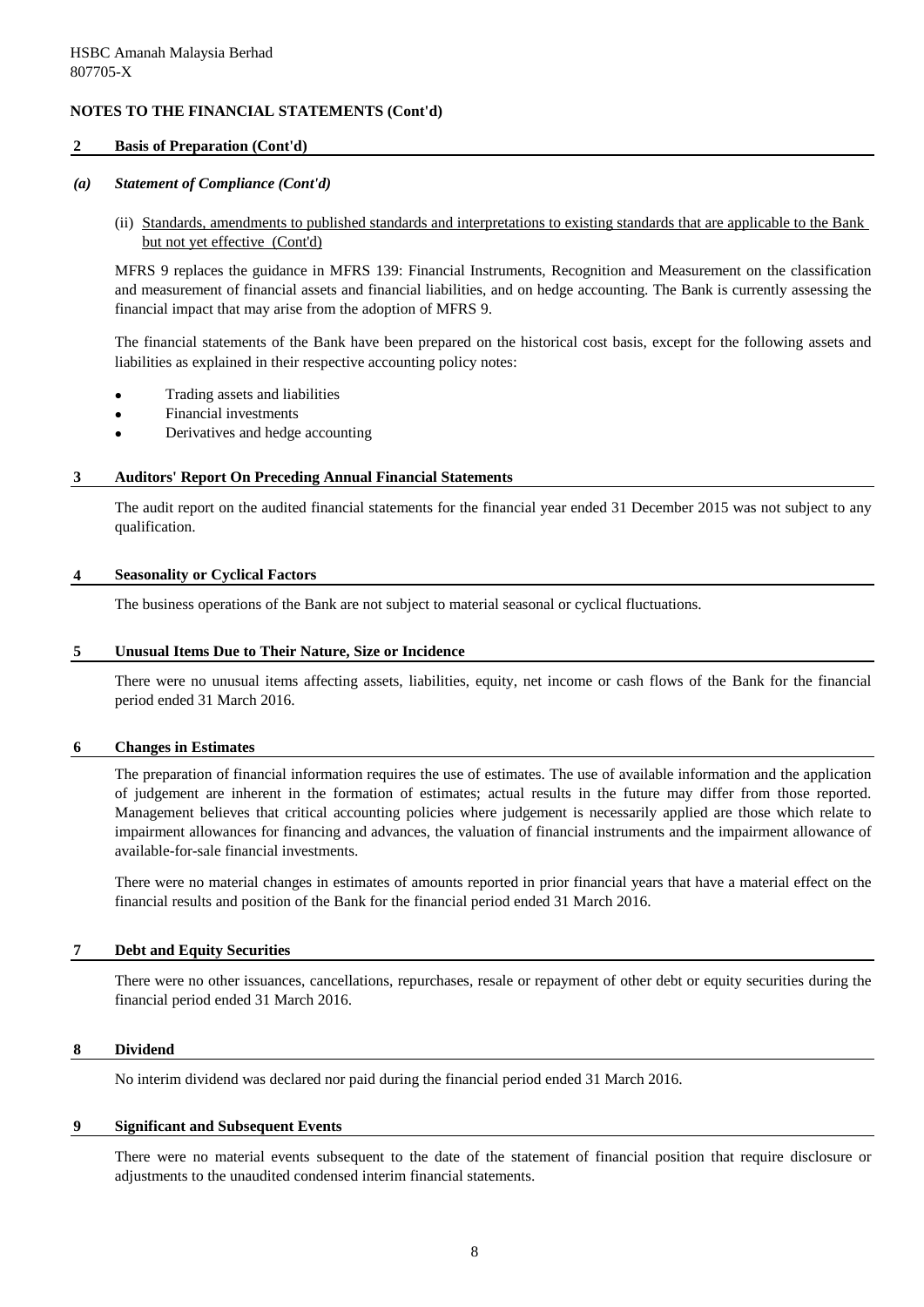# **10 Cash and Short-Term Funds**

|    |                                                                                                                    | 31 Mar 2016<br><b>RM'000</b> | 31 Dec 2015<br><b>RM'000</b> |
|----|--------------------------------------------------------------------------------------------------------------------|------------------------------|------------------------------|
|    | Cash and balances with banks and other financial institutions<br>Money at call and interbank placements            | 152,504                      | 369,010                      |
|    | maturing within one month                                                                                          | 2,800,000                    | 4,381,380                    |
|    |                                                                                                                    | 2,952,504                    | 4,750,390                    |
|    |                                                                                                                    |                              |                              |
| 11 | <b>Deposits and Placements with Banks and Other Financial Institutions</b>                                         | 31 Mar 2016                  | 31 Dec 2015                  |
|    |                                                                                                                    | <b>RM'000</b>                | <b>RM'000</b>                |
|    | Licensed banks                                                                                                     | 24,000                       |                              |
|    |                                                                                                                    |                              |                              |
| 12 | <b>Financial Assets Held for Trading</b>                                                                           | 31 Mar 2016                  | 31 Dec 2015                  |
|    |                                                                                                                    | <b>RM'000</b>                | <b>RM'000</b>                |
|    | At fair value                                                                                                      |                              |                              |
|    | Money market instruments:                                                                                          |                              |                              |
|    | Malaysian Government Islamic bonds                                                                                 | 501                          | 490                          |
|    | Unquoted securities:                                                                                               |                              |                              |
|    | Private debt securities (including commercial paper credit)                                                        | 3,692                        | 10,002                       |
|    |                                                                                                                    | 4,193                        | 10,492                       |
| 13 | <b>Financial Investments Available-for-Sale</b>                                                                    |                              |                              |
|    |                                                                                                                    | 31 Mar 2016                  | 31 Dec 2015                  |
|    | At fair value                                                                                                      | <b>RM'000</b>                | <b>RM'000</b>                |
|    | Money market instruments:                                                                                          |                              |                              |
|    | Malaysian Government Islamic bonds<br>Negotiable instruments of deposit                                            | 1,302,581<br>99,229          | 1,701,243                    |
|    |                                                                                                                    | 1,401,810                    | 1,701,243                    |
|    | The maturity structure of money market instruments held as financial investments available-for-sale is as follows: |                              |                              |
|    |                                                                                                                    |                              |                              |

| 270,522   | 171,710   |
|-----------|-----------|
| 910,682   | 1,310,874 |
| 220,606   | 218,659   |
| 1,401,810 | 1,701,243 |
|           |           |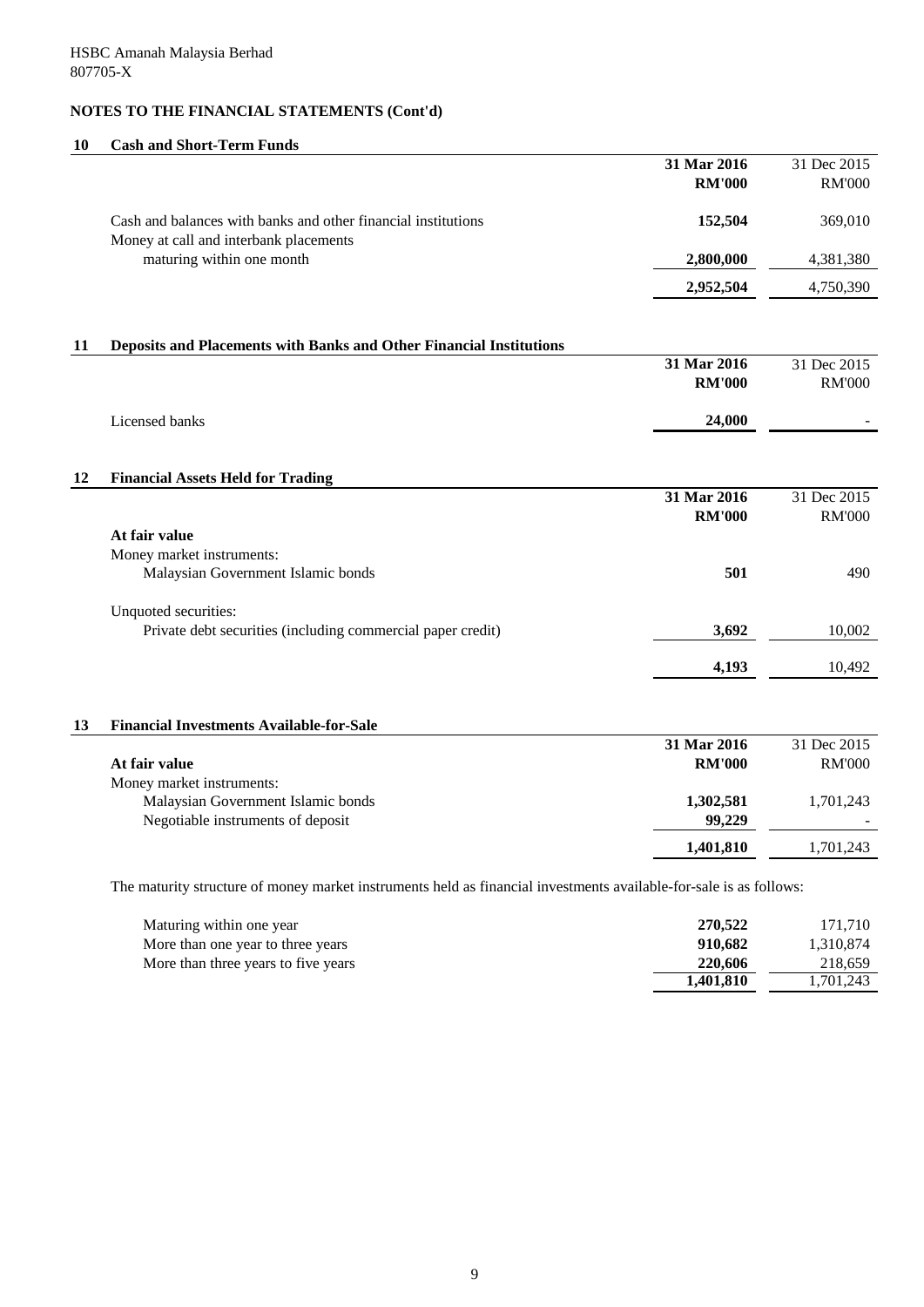#### **14 Financing and Advances**

#### **(i) By type and Shariah contracts**

| At amortised cost                      |                  | <b>Sale-based contracts</b><br><b>Lease-based contracts</b> |               |               |               | <b>Equity-based</b><br>contracts |               |               |
|----------------------------------------|------------------|-------------------------------------------------------------|---------------|---------------|---------------|----------------------------------|---------------|---------------|
|                                        | <b>Commodity</b> | <b>Bai Bithaman</b>                                         | Bai           | <b>Ijarah</b> | Ijarah Thumma | <b>Diminishing</b>               | <b>U</b> jrah | <b>Total</b>  |
|                                        | Murabahah        | Ajil                                                        | Al-Inah       |               | Al-Bai        | <b>Musharakah</b>                |               |               |
| 31 Mar 2016                            | <b>RM'000</b>    | <b>RM'000</b>                                               | <b>RM'000</b> | <b>RM'000</b> | <b>RM'000</b> | <b>RM'000</b>                    | <b>RM'000</b> | <b>RM'000</b> |
| Cash line-i                            | 85,648           |                                                             |               |               |               |                                  |               | 85,648        |
| Term financing:                        |                  |                                                             |               |               |               |                                  |               |               |
| House financing                        |                  | 985                                                         |               |               |               | 4,238,417                        |               | 4,239,402     |
| Hire purchase receivables              |                  |                                                             |               |               | 231,008       |                                  |               | 231,008       |
| Lease receivables                      |                  |                                                             |               | 3,769         |               |                                  |               | 3,769         |
| Syndicated term financing              | 522,964          |                                                             |               |               |               |                                  |               | 522,964       |
| Other term financing                   | 2,837,855        | 19,664                                                      | 18,421        |               |               | 1,020,935                        |               | 3,896,875     |
| Trust receipts                         | 792,021          |                                                             |               |               |               |                                  |               | 792,021       |
| Claims on customers under              |                  |                                                             |               |               |               |                                  |               |               |
| acceptance credits                     | 777,481          |                                                             |               |               |               |                                  |               | 777,481       |
| Staff financing-i                      | 3,245            |                                                             | 655           |               |               | 3,074                            |               | 6,974         |
| Credit cards-i                         |                  |                                                             |               |               |               |                                  | 571,686       | 571,686       |
| Revolving credit                       | 823,520          |                                                             |               |               |               |                                  |               | 823,520       |
| Gross financing and advances           | 5,842,734        | 20,649                                                      | 19,076        | 3,769         | 231,008       | 5,262,426                        | 571,686       | 11,951,348    |
| Less: Allowance for impaired financing |                  |                                                             |               |               |               |                                  |               |               |
| Collective allowances for impairment   |                  |                                                             |               |               |               |                                  |               | (171,903)     |
| Individual allowances for impairment   |                  |                                                             |               |               |               |                                  |               | (70, 386)     |
| Total net financing and advances       |                  |                                                             |               |               |               |                                  |               | 11,709,059    |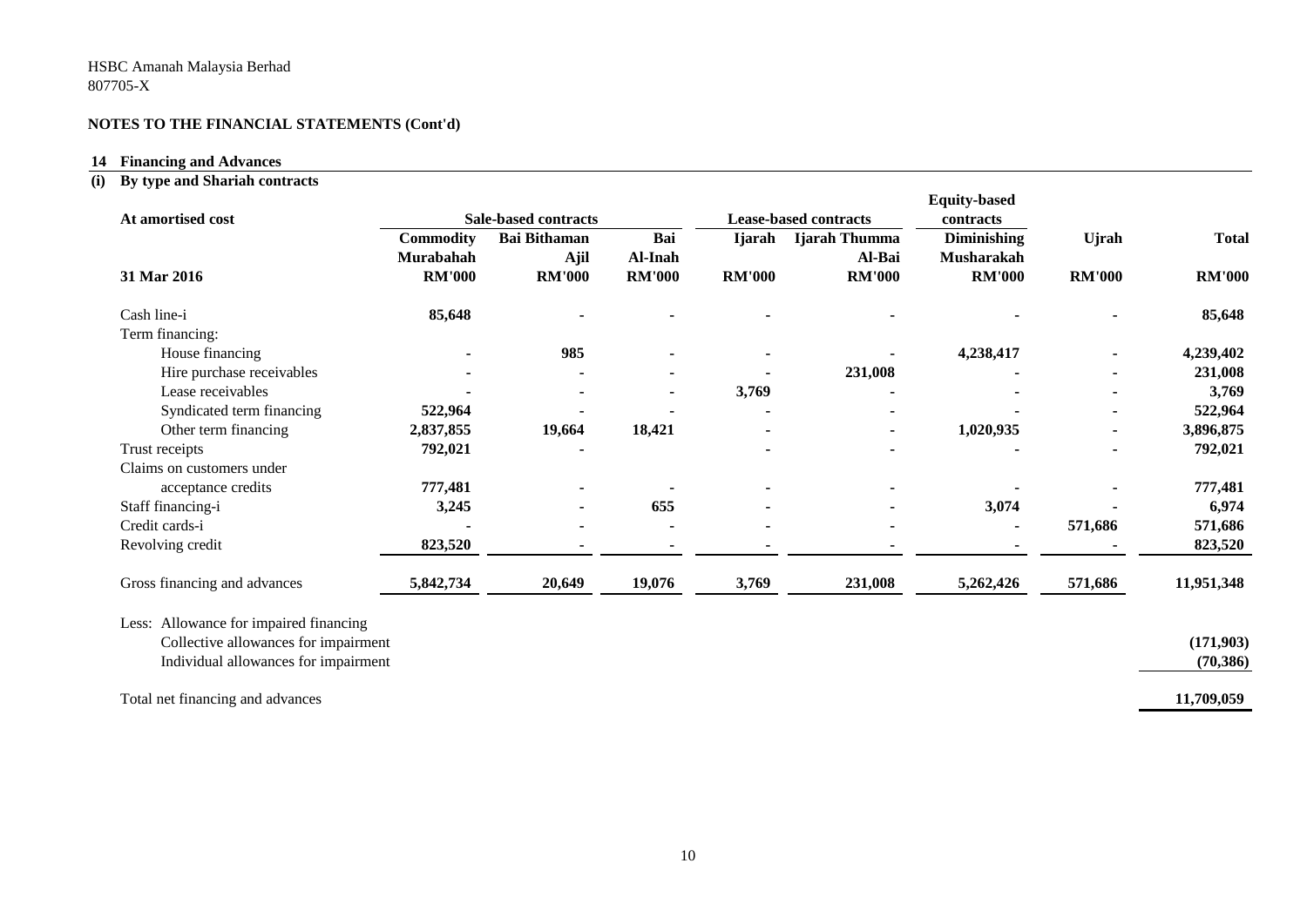#### **14 Financing and Advances (Cont'd)**

#### **(i) By type and Shariah contracts (Cont'd)**

|                                        | Sale-based contracts |                     |               |                          | Lease-based contracts    | Equity-based             |               |               |
|----------------------------------------|----------------------|---------------------|---------------|--------------------------|--------------------------|--------------------------|---------------|---------------|
|                                        | Commodity            | Bai<br>Bai Bithaman |               | Ijarah                   | Ijarah Thumma            | contracts<br>Diminishing | Ujrah         | Total         |
|                                        | Murabahah            | Ajil                | Al-Inah       |                          | Al-Bai                   | Musharakah               |               |               |
| 31 Dec 2015                            | <b>RM'000</b>        | <b>RM'000</b>       | <b>RM'000</b> | <b>RM'000</b>            | <b>RM'000</b>            | <b>RM'000</b>            | <b>RM'000</b> | <b>RM'000</b> |
| Cash line-i                            | 90,400               |                     |               |                          |                          |                          |               | 90,400        |
| Term financing:                        |                      |                     |               |                          |                          |                          |               |               |
| House financing                        |                      | 1,179               |               |                          |                          | 4,207,587                |               | 4,208,766     |
| Hire purchase receivables              |                      |                     |               |                          | 229,552                  |                          |               | 229,552       |
| Lease receivables                      |                      |                     |               | 4,103                    |                          |                          |               | 4,103         |
| Syndicated term financing              | 954,559              |                     |               |                          |                          |                          |               | 954,559       |
| Other term financing                   | 2,818,469            | 25,973              | 31,784        |                          | $\overline{\phantom{a}}$ | 992,306                  |               | 3,868,532     |
| Trust receipts                         | 603,681              |                     |               |                          |                          |                          |               | 603,681       |
| Claims on customers under              |                      |                     |               |                          |                          |                          |               |               |
| acceptance credits                     | 833,970              |                     |               |                          |                          |                          |               | 833,970       |
| Staff financing-i                      | 3,468                |                     | 775           |                          |                          | 3,266                    |               | 7,509         |
| Credit cards-i                         |                      |                     |               | $\overline{\phantom{a}}$ |                          |                          | 569,358       | 569,358       |
| Revolving credit                       | 806,698              |                     |               |                          |                          |                          |               | 806,698       |
| Gross financing and advances           | 6,111,245            | 27,152              | 32,559        | 4,103                    | 229,552                  | 5,203,159                | 569,358       | 12, 177, 128  |
| Less: Allowance for impaired financing |                      |                     |               |                          |                          |                          |               |               |
| Collective allowances for impairment   |                      |                     |               |                          |                          |                          |               | (140, 264)    |
| Individual allowances for impairment   |                      |                     |               |                          |                          |                          |               | (68, 647)     |
| Total net financing and advances       |                      |                     |               |                          |                          |                          |               | 11,968,217    |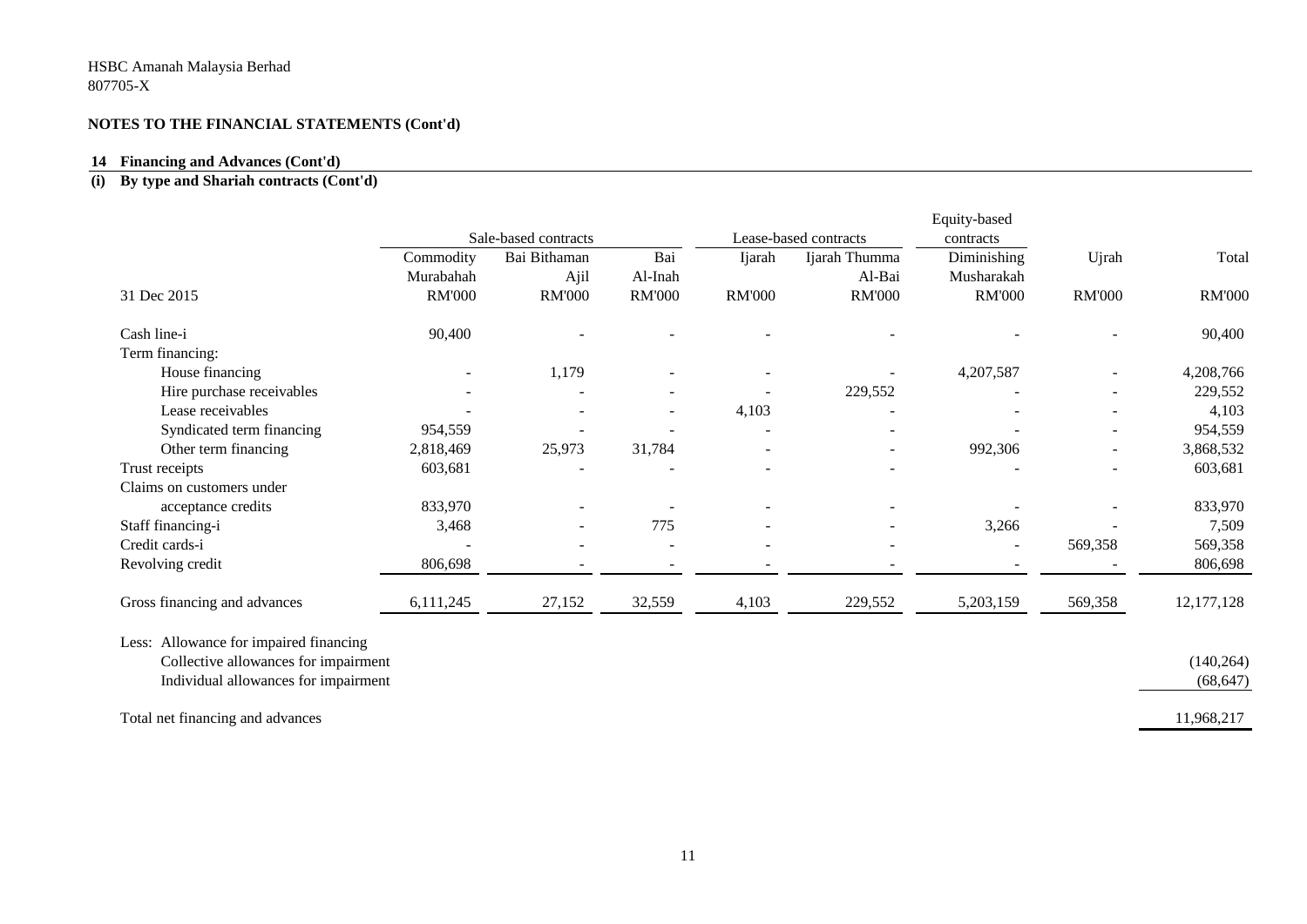## **14 Financing and Advances (Cont'd)**

## **(ii) By type of customer**

|       |                                          | 31 Mar 2016   | 31 Dec 2015   |
|-------|------------------------------------------|---------------|---------------|
|       |                                          | <b>RM'000</b> | <b>RM'000</b> |
|       | Domestic non-bank financial institutions | 642,319       | 670,298       |
|       | Domestic business enterprises:           |               |               |
|       | Small medium enterprises                 | 2,138,806     | 2,004,648     |
|       | Others                                   | 2,581,038     | 2,944,504     |
|       | Government and statutory bodies          | 12,612        | 13,566        |
|       | Individuals                              | 5,483,290     | 5,431,238     |
|       | Other domestic entities                  | 1,545         | 1,568         |
|       | Foreign entities                         | 1,091,738     | 1,111,306     |
|       |                                          | 11,951,348    | 12, 177, 128  |
| (iii) | By profit rate sensitivity               |               |               |
|       |                                          | 31 Mar 2016   | 31 Dec 2015   |
|       |                                          | <b>RM'000</b> | <b>RM'000</b> |
|       | Fixed rate:                              |               |               |
|       | House financing                          | 952           | 1,135         |
|       | Hire purchase receivables                | 231,008       | 229,552       |
|       | Other financing                          | 2,977,171     | 2,840,103     |
|       | Variable rate:                           |               |               |
|       | <b>BR/BFR</b> plus                       | 5,336,311     | 5,277,948     |
|       | Cost-plus                                | 3,405,906     | 3,828,390     |
|       |                                          | 11,951,348    | 12, 177, 128  |
|       |                                          |               |               |
| (iv)  | By residual contractual maturity         |               |               |
|       |                                          | 31 Mar 2016   | 31 Dec 2015   |
|       |                                          | <b>RM'000</b> | <b>RM'000</b> |
|       | Maturing within one year                 | 4,420,338     | 4,532,866     |
|       | More than one year to three years        | 730,540       | 642,702       |
|       | More than three years to five years      | 1,185,344     | 1,490,233     |
|       | Over five years                          | 5,615,126     | 5,511,327     |
|       |                                          | 11,951,348    | 12, 177, 128  |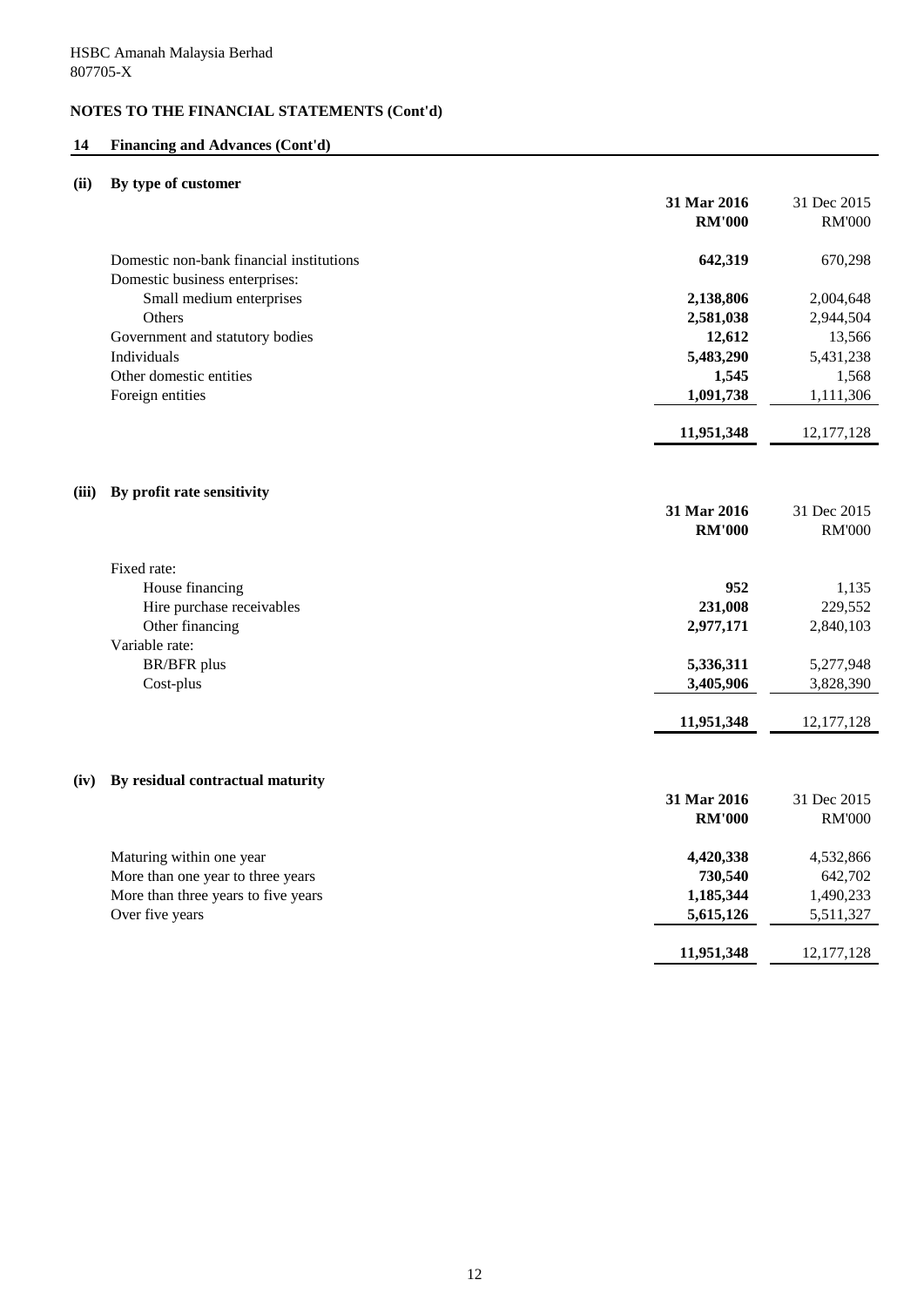### **14 Financing and Advances (Cont'd)**

### **(v) By sector**

|                                                    | 31 Mar 2016   | 31 Dec 2015   |
|----------------------------------------------------|---------------|---------------|
|                                                    | <b>RM'000</b> | <b>RM'000</b> |
|                                                    |               |               |
| Agriculture, hunting, forestry & fishing           | 191,633       | 624,260       |
| Mining and quarrying                               | 167,865       | 206,294       |
| Manufacturing                                      | 1,360,391     | 1,306,244     |
| Electricity, gas and water                         | 16,329        | 14,772        |
| Construction                                       | 347,566       | 597,155       |
| Real estate                                        | 715,850       | 392,934       |
| Wholesale & retail trade, restaurants & hotels     | 1,112,595     | 1,088,766     |
| Transport, storage and communication               | 154,285       | 166,443       |
| Finance, takaful and business services             | 1,016,888     | 1,035,462     |
| Household - Retail                                 | 6,121,248     | 6,073,723     |
| Others                                             | 746,698       | 671,075       |
|                                                    | 11,951,348    | 12, 177, 128  |
|                                                    |               |               |
|                                                    |               |               |
| By purpose<br>(vi)                                 |               |               |
|                                                    | 31 Mar 2016   | 31 Dec 2015   |
|                                                    | <b>RM'000</b> | <b>RM'000</b> |
|                                                    |               |               |
| Purchase of landed property:                       |               |               |
| Residential                                        | 4,242,475     | 4,212,033     |
| Non-residential                                    | 853,362       | 840,581       |
| Purchase of transport vehicles                     | 2,038         | 2,122         |
| Purchase of fixed assets excluding land & building | 2,097         | 3,706         |
| Consumption credit                                 | 1,605,547     | 1,588,371     |
| Construction                                       | 335,477       | 586,283       |
| Working capital                                    | 4,445,032     | 4,461,645     |
| Other purpose                                      | 465,320       | 482,387       |
|                                                    | 11,951,348    | 12, 177, 128  |
|                                                    |               |               |
| By geographical distribution<br>(vii)              |               |               |
|                                                    | 31 Mar 2016   | 31 Dec 2015   |
|                                                    | <b>RM'000</b> | <b>RM'000</b> |
| Northern Region                                    | 1,481,229     | 1,448,803     |
| Southern Region                                    | 1,635,377     | 1,638,669     |
| <b>Central Region</b>                              | 8,358,111     | 8,609,131     |
| <b>Eastern Region</b>                              | 476,631       | 480,525       |
|                                                    |               |               |
|                                                    | 11,951,348    | 12, 177, 128  |

Concentration by location for financing and advances is based on the location of the customer.

The Northern region consists of the states of Perlis, Kedah, Penang, Perak, Pahang, Kelantan and Terengganu.

The Southern region consists of the states of Johor, Malacca and Negeri Sembilan.

The Central region consists of the states of Selangor and the Federal Territory of Kuala Lumpur.

The Eastern region consists of the states of Sabah, Sarawak and the Federal Territory of Labuan.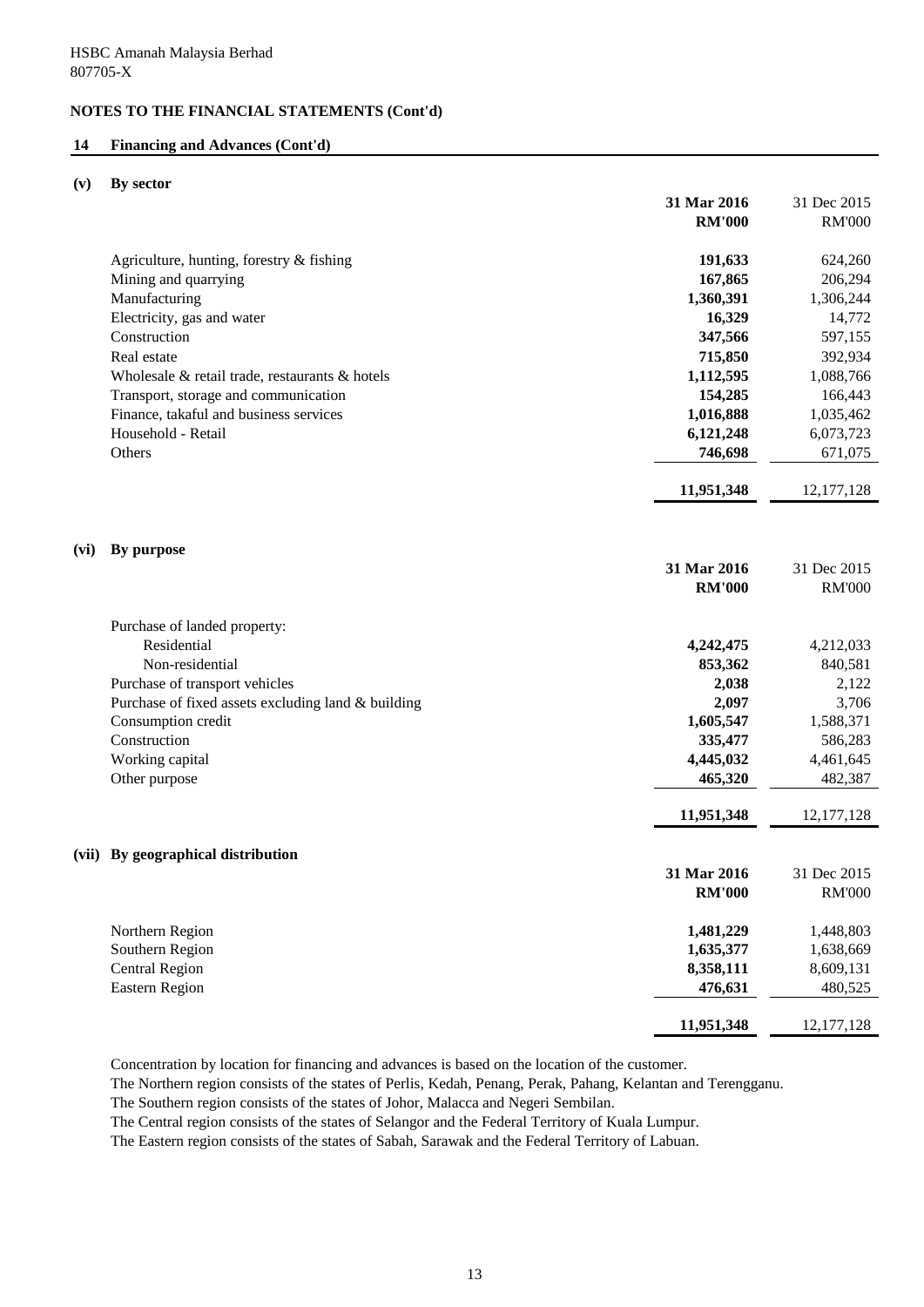### **14 Financing and Advances (Cont'd)**

### **(viii) Assets under Management**

The details of assets under management in respect of the Restricted Investment Account (RPSIA) and Syndicated Investment Agency Financing (SIAF)/Investment Agency Account (IAA) financing are as below. The exposures and the corresponding risk weighted amount are reported in investors' financial statements.

|                                                                                                  |                                                       | 31 Mar 2016<br><b>RM'000</b>                           | 31 Dec 2015<br><b>RM'000</b>                       |
|--------------------------------------------------------------------------------------------------|-------------------------------------------------------|--------------------------------------------------------|----------------------------------------------------|
| Under SIAF/IAA arrangement<br>Under RPSIA arrangement                                            |                                                       | 1,834,824<br>7,970                                     | 1,573,615<br>19,918                                |
| Total net financing and advances                                                                 |                                                       | 1,842,794                                              | 1,593,533                                          |
| <b>Commitments and Contingencies</b>                                                             | <b>Credit</b><br>Principal<br>amount<br><b>RM'000</b> | <b>Credit</b><br>equivalent<br>amount<br><b>RM'000</b> | <b>Risk</b><br>weighted<br>amount<br><b>RM'000</b> |
| Irrevocable commitments to extend credit:<br>Maturity not exceeding one year<br>- at 31 Mar 2016 |                                                       |                                                        |                                                    |
| Under SIAF/IAA arrangement<br>Under RPSIA arrangement                                            | 149,672                                               | 29,934                                                 | 29,934                                             |
|                                                                                                  | 149,672                                               | 29,934                                                 | 29,934                                             |
| - at 31 Dec 2015                                                                                 |                                                       |                                                        |                                                    |
| Under SIAF/IAA arrangement<br>Under RPSIA arrangement                                            | 180,273<br>858,598                                    | 36,055<br>171,720                                      | 36,055<br>171,720                                  |
|                                                                                                  | 1,038,871                                             | 207,775                                                | 207,775                                            |
|                                                                                                  |                                                       | Principal<br><b>RM'000</b>                             | <b>Risk weighted</b><br><b>RM'000</b>              |
| <b>Total RWA for Credit Risk</b><br>- at 31 Mar 2016                                             |                                                       |                                                        |                                                    |
| Under SIAF/IAA arrangement<br>Under RPSIA arrangement                                            |                                                       | 1,864,758<br>7,970                                     | 1,864,758<br>7,970                                 |
|                                                                                                  |                                                       | 1,872,728                                              | 1,872,728                                          |
| - at 31 Dec 2015                                                                                 |                                                       |                                                        |                                                    |
| Under SIAF/IAA arrangement<br>Under RPSIA arrangement                                            |                                                       | 1,609,670<br>191,638                                   | 1,609,670<br>191,638                               |
|                                                                                                  |                                                       | 1,801,308                                              | 1,801,308                                          |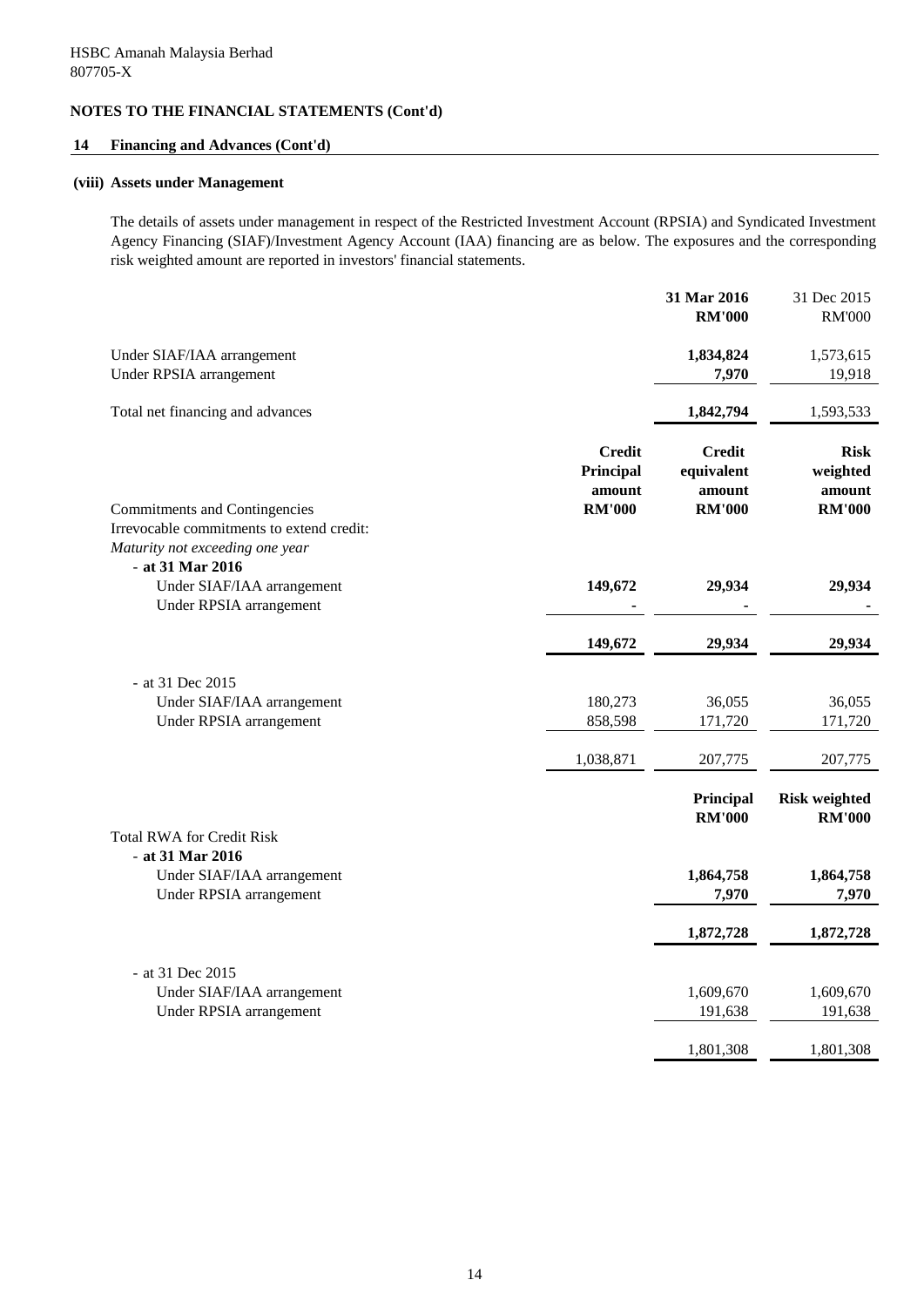### **14 Financing and Advances (Cont'd)**

### **(viii) Assets under Management (Cont'd)**

The Restricted Profit Sharing Investment Account (RPSIA) is with the Bank's holding company, HSBC Bank Malaysia Berhad (HBMY), and the contract is based on the Mudharabah principle where HBMY provides the funds, whilst the assets are managed by the Bank. The profits of the underlying assets are shared based on pre-agreed ratios, whilst risks on the financing are borne by HBMY. Hence, the underlying assets and allowances for impairment arising thereon, if any, are recognised and accounted for by HBMY. Effective 31 March 2015, Syndicated Investment Account for Financing/Investment Agency Account (SIAF/IAA) replaces RPSIA for new financing and advances.

The SIAF/IAA arrangement is based on the Wakalah principle where HBMY, solely or together with other financial institutions provide the funds, whilst the assets are managed by the Bank (as the Wakeel or agent). However, in the arrangement, the profits of the underlying assets are recognised by HBMY and the other financial institutions proportionately in relation to the funding provided in the syndication arrangement. At the same time, risks on the financing are also proportionately borne by HBMY and the other financial institutions. Hence, the underlying assets and allowances for impairment arising thereon, if any, are proportionately recognised and accounted for by HBMY and the other financial institutions.

The recognition and derecognition treatments of the above are in accordance to Note 3f(i) and Note 3f(iii) on financial instruments in the audited financial statements of the Bank for the financial year ended 31 December 2015.

### **15 Impaired Financing**

| (i)  | Movements in impaired financing and advances            |                              |                              |
|------|---------------------------------------------------------|------------------------------|------------------------------|
|      |                                                         | 31 Mar 2016<br><b>RM'000</b> | 31 Dec 2015<br><b>RM'000</b> |
|      | Balance at 1 January                                    | 235,279                      | 162,227                      |
|      | Classified as impaired during the financial period/year | 81,256                       | 319,623                      |
|      | Reclassified as performing                              | (25, 837)                    | (109, 381)                   |
|      | Amount recovered                                        | (11, 657)                    | (54, 894)                    |
|      | Amount written off                                      | (22,580)                     | (82, 296)                    |
|      | Balance at 31 March/31 December                         | 256,461                      | 235,279                      |
| (ii) | Movements in allowance for impaired financing           |                              |                              |
|      |                                                         | 31 Mar 2016                  | 31 Dec 2015                  |
|      |                                                         | <b>RM'000</b>                | <b>RM'000</b>                |
|      | <b>Collective allowance for impairment</b>              |                              |                              |
|      | <b>Balance at 1 January</b>                             | 140,264                      | 124,817                      |
|      | Made during the financial period/year                   | 78,865                       | 160,940                      |
|      | Amount released                                         | (26,091)                     | (67,064)                     |
|      | Amount written off                                      | (21, 135)                    | (78, 429)                    |
|      | Balance at 31 March/31 December                         | 171,903                      | 140,264                      |
|      |                                                         | 31 Mar 2016                  | 31 Dec 2015                  |
|      |                                                         | <b>RM'000</b>                | <b>RM'000</b>                |
|      | <b>Individual allowance for impairment</b>              |                              |                              |
|      | Balance at 1 January                                    | 68,647                       | 43,821                       |
|      | Made during the financial period/year                   | 9,940                        | 45,829                       |
|      | Amount recovered                                        | (8,703)                      | (27, 717)                    |
|      | Amount written off                                      | 502                          | 6,714                        |
|      | Balance at 31 March/31 December                         | 70,386                       | 68,647                       |

15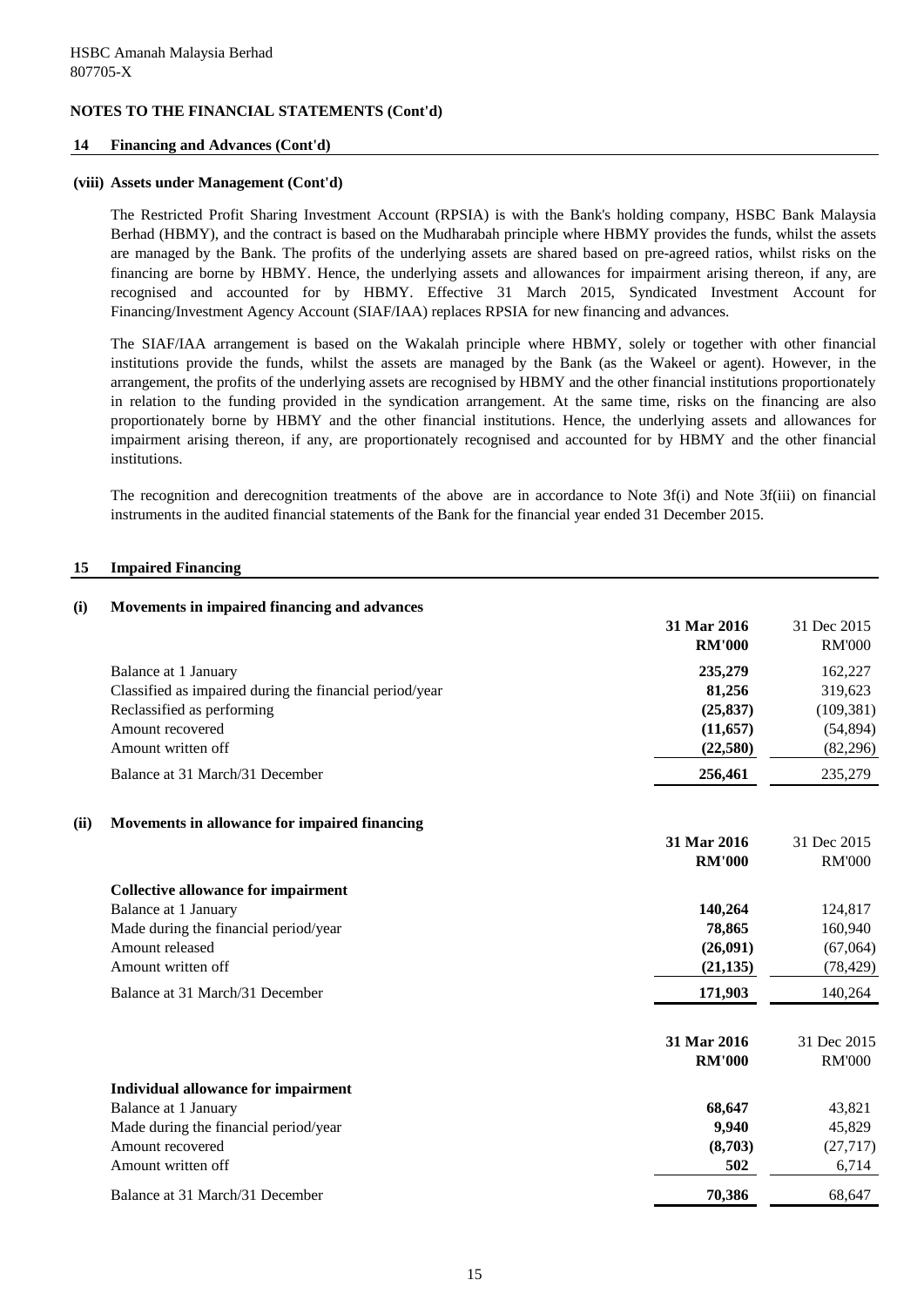## **15 Impaired Financing (Cont'd)**

## **(iii) By contract**

|      |                                                    | 31 Mar 2016<br><b>RM'000</b> | 31 Dec 2015<br><b>RM'000</b> |
|------|----------------------------------------------------|------------------------------|------------------------------|
|      | Bai Bithaman Ajil (deferred payment sale)          |                              | 69                           |
|      | Ijarah Thumma Al-Bai (AITAB) (hire purchase)       | 6,628                        | 7,049                        |
|      | Murabahah (cost-plus)                              | 109,779                      | 102,339                      |
|      | Musharakah (profit and loss sharing)               | 124,637                      | 110,720                      |
|      | Bai Al-Inah (sell and buy back)                    | 1,908                        | 2,776                        |
|      | Ujrah (fee-based)                                  | 13,509                       | 12,326                       |
|      |                                                    | 256,461                      | 235,279                      |
| (iv) | By sector                                          | 31 Mar 2016                  | 31 Dec 2015                  |
|      |                                                    | <b>RM'000</b>                | <b>RM'000</b>                |
|      | Manufacturing                                      | 20,933                       | 21,093                       |
|      | Construction                                       | 204                          | 204                          |
|      | Wholesale & retail trade, restaurants & hotels     | 9,564                        | 9,672                        |
|      | Transport, storage and communication               | 4,377                        | 5,443                        |
|      | Finance, takaful and business services             | 4,864                        | 5,527                        |
|      | Household - Retail                                 | 215,880                      | 192,687                      |
|      | Others                                             | 639                          | 653                          |
|      |                                                    | 256,461                      | 235,279                      |
| (v)  | By purpose                                         | 31 Mar 2016                  | 31 Dec 2015                  |
|      |                                                    | <b>RM'000</b>                | <b>RM'000</b>                |
|      | Purchase of landed property:                       |                              |                              |
|      | Residential                                        | 108,202                      | 94,984                       |
|      | Non-residential                                    | 10,552                       | 10,255                       |
|      | Purchase of transport vehicles                     | 61                           | 133                          |
|      | Purchase of fixed assets excluding land & building | 358                          | 358                          |
|      | Consumption credit                                 | 104,753                      | 95,770                       |
|      | Construction                                       | 204                          | 204                          |
|      | Working capital                                    | 32,331                       | 33,575                       |
|      |                                                    | 256,461                      | 235,279                      |
| (vi) | By geographical distribution                       |                              |                              |
|      |                                                    | 31 Mar 2016                  | 31 Dec 2015                  |
|      |                                                    | <b>RM'000</b>                | <b>RM'000</b>                |
|      | Northern Region                                    | 56,040                       | 54,102                       |
|      | Southern Region                                    | 34,393                       | 30,267                       |
|      | <b>Central Region</b>                              | 156,712                      | 141,764                      |
|      | <b>Eastern Region</b>                              | 9,316                        | 9,146                        |
|      |                                                    | 256,461                      | 235,279                      |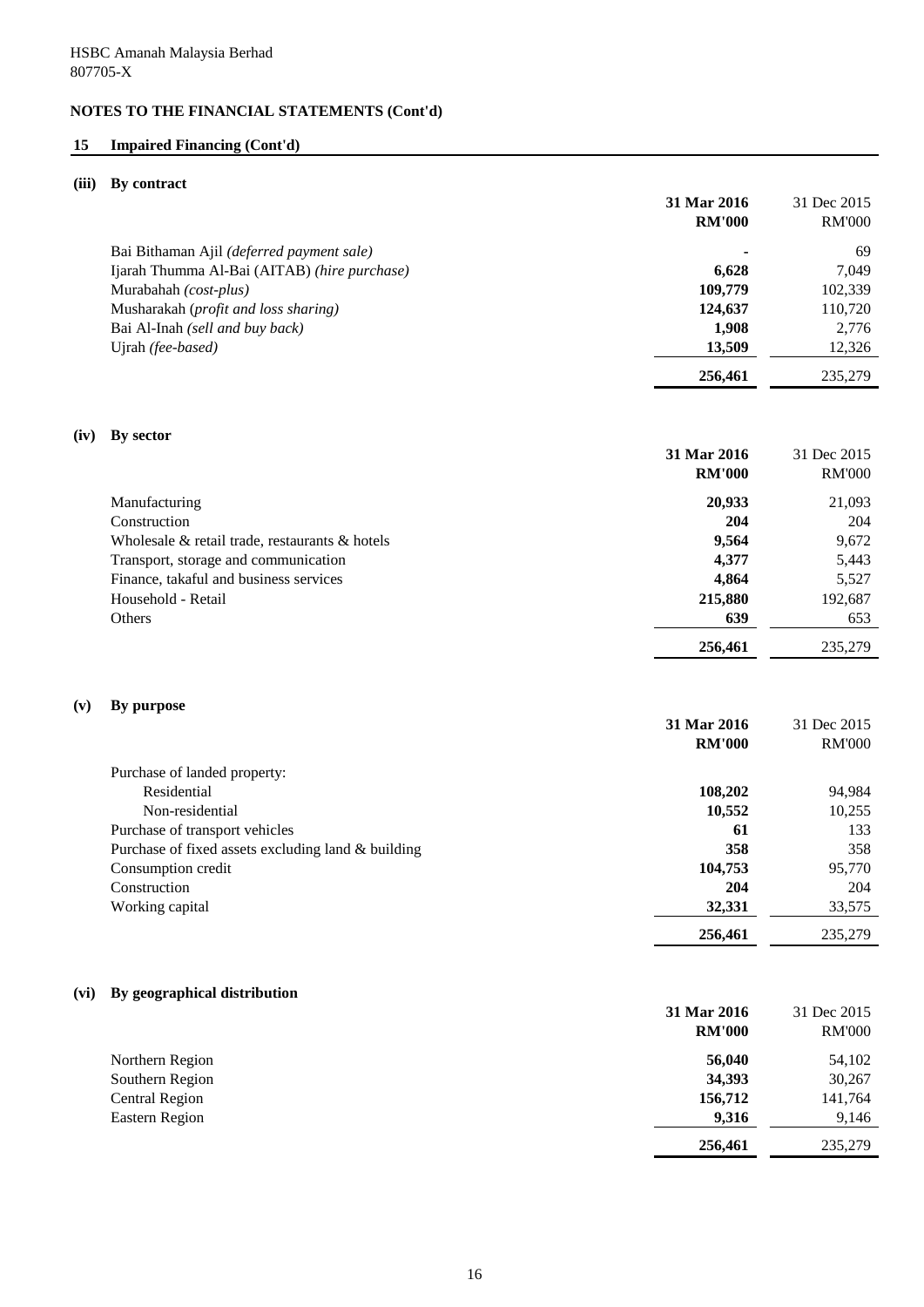## **16 Derivative Financial Instruments**

Details of derivative financial instruments outstanding are as follows:

Derivative financial instruments measured at their fair values together with their corresponding contract/notional amounts:

|                               |                               | <b>Contract / Notional Amount</b> |                               |                               | <b>Positive Fair Value</b>      |                               |                | <b>Negative Fair Value</b>                   |                               |
|-------------------------------|-------------------------------|-----------------------------------|-------------------------------|-------------------------------|---------------------------------|-------------------------------|----------------|----------------------------------------------|-------------------------------|
| 31 Mar 2016                   | Up to 1 Year<br><b>RM'000</b> | $>1 - 5$ Years<br><b>RM'000</b>   | <b>Total</b><br><b>RM'000</b> | Up to 1 Year<br><b>RM'000</b> | $>1 - 5$ Years<br><b>RM'000</b> | <b>Total</b><br><b>RM'000</b> | <b>RM'000</b>  | Up to 1 Year $>1$ - 5 Years<br><b>RM'000</b> | <b>Total</b><br><b>RM'000</b> |
| <b>Trading derivatives:</b>   |                               |                                   |                               |                               |                                 |                               |                |                                              |                               |
| Foreign exchange contracts    |                               |                                   |                               |                               |                                 |                               |                |                                              |                               |
| - Forwards                    | 1,387,801                     |                                   | 1,387,801                     | 32,742                        |                                 | 32,742                        | 26,946         |                                              | 26,946                        |
| - Swaps                       |                               | 1,585,602                         | 1,585,602                     |                               | 138,835                         | 138,835                       |                | 141,184                                      | 141,184                       |
| - Options                     | 9,846                         | 337,935                           | 347,781                       |                               | 4,356                           | 4,356                         |                | 4,356                                        | 4,356                         |
| Profit rate related contracts |                               |                                   |                               |                               |                                 |                               |                |                                              |                               |
| - Swaps                       | 2,130,936                     | 4,788,548                         | 6,919,484                     | 1,555                         | 25,309                          | 26,864                        | 1,141          | 15,753                                       | 16,894                        |
| - Options                     |                               | 197,525                           |                               |                               | 4,166                           | 4,166                         |                | 70                                           | 70                            |
| Equity related contracts      |                               |                                   |                               |                               |                                 |                               |                |                                              |                               |
| - Options purchased           | 99,115                        | 952,007                           | 1,051,122                     | 184                           |                                 | 184                           | 20,925         | 140,887                                      | 161,812                       |
| Sub-total                     | 3,627,698                     | 7,861,617                         | 11,291,790                    | 34,481                        | 172,666                         | 207,147                       | 49,012         | 302,250                                      | 351,262                       |
| <b>Hedging Derivatives:</b>   |                               |                                   |                               |                               |                                 |                               |                |                                              |                               |
| <b>Fair Value Hedge</b>       |                               |                                   |                               |                               |                                 |                               |                |                                              |                               |
| Profit rate related contracts |                               |                                   |                               |                               |                                 |                               |                |                                              |                               |
| - Swaps                       | 90,000                        | 190,000                           | 280,000                       | 20                            |                                 | 20                            | $\blacksquare$ | 1,247                                        | 1,247                         |
| Sub-total                     | 90,000                        | 190,000                           | 280,000                       | 20                            |                                 | 20                            | $\blacksquare$ | 1,247                                        | 1,247                         |
| <b>Total</b>                  | 3,717,698                     | 8,051,617                         | 11,571,790                    | 34,501                        | 172,666                         | 207,167                       | 49,012         | 303,497                                      | 352,509                       |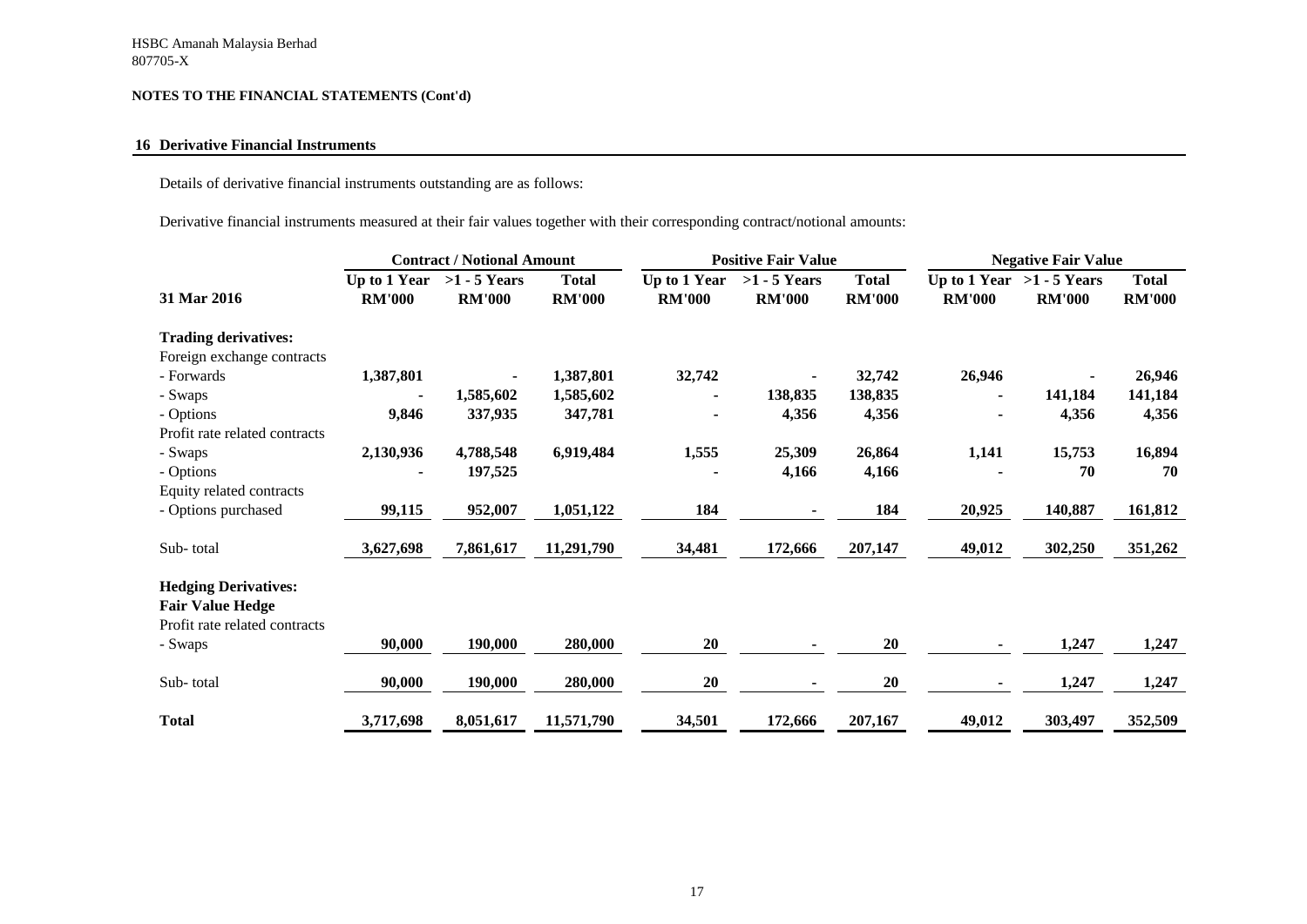## **16 Derivative Financial Instruments (Cont'd)**

|                                                                                         |                               | Contract / Notional Amount      |                        | <b>Positive Fair Value</b>    |                                 |                        | <b>Negative Fair Value</b>    |                                 |                        |
|-----------------------------------------------------------------------------------------|-------------------------------|---------------------------------|------------------------|-------------------------------|---------------------------------|------------------------|-------------------------------|---------------------------------|------------------------|
| 31 Dec 2015                                                                             | Up to 1 Year<br><b>RM'000</b> | $>1 - 5$ Years<br><b>RM'000</b> | Total<br><b>RM'000</b> | Up to 1 Year<br><b>RM'000</b> | $>1 - 5$ Years<br><b>RM'000</b> | Total<br><b>RM'000</b> | Up to 1 Year<br><b>RM'000</b> | $>1 - 5$ Years<br><b>RM'000</b> | Total<br><b>RM'000</b> |
| <b>Trading derivatives:</b>                                                             |                               |                                 |                        |                               |                                 |                        |                               |                                 |                        |
| Foreign exchange contracts                                                              |                               |                                 |                        |                               |                                 |                        |                               |                                 |                        |
| - Forwards                                                                              | 2,389,269                     |                                 | 2,389,269              | 59,414                        |                                 | 59,414                 | 54,748                        |                                 | 54,748                 |
| - Swaps                                                                                 |                               | 1,676,892                       | 1,676,892              | $\overline{\phantom{0}}$      | 228,113                         | 228,113                | $\overline{\phantom{a}}$      | 232,103                         | 232,103                |
| - Options                                                                               | 48,046                        | 349,125                         | 397,171                | $\overline{\phantom{a}}$      | 4,918                           | 4,918                  |                               | 4,918                           | 4,918                  |
| Profit rate related contracts                                                           |                               |                                 |                        |                               |                                 |                        |                               |                                 |                        |
| - Swaps                                                                                 | 1,201,265                     | 6,114,917                       | 7,316,182              | 2,221                         | 10,996                          | 13,217                 | 1,760                         | 15,869                          | 17,629                 |
| - Options                                                                               |                               | 250,891                         | 250,891                |                               | 849                             | 849                    |                               | 2,908                           | 2,908                  |
| Equity related contracts                                                                |                               |                                 |                        |                               |                                 |                        |                               |                                 |                        |
| - Options purchased                                                                     | 192,724                       | 948,669                         | 1,141,393              | 83                            | 306                             | 389                    | 70,618                        | 90,106                          | 160,724                |
| Sub-total                                                                               | 3,831,304                     | 9,340,494                       | 13, 171, 798           | 61,718                        | 245,182                         | 306,900                | 127,126                       | 345,904                         | 473,030                |
|                                                                                         |                               |                                 |                        |                               |                                 |                        |                               |                                 |                        |
| <b>Hedging Derivatives:</b><br><b>Fair Value Hedge</b><br>Profit rate related contracts |                               |                                 |                        |                               |                                 |                        |                               |                                 |                        |
| - Swaps                                                                                 |                               | 280,000                         | 280,000                |                               | 399                             | 399                    |                               | 201                             | 201                    |
| Sub-total                                                                               |                               | 280,000                         | 280,000                |                               | 399                             | 399                    |                               | 201                             | 201                    |
| Total                                                                                   | 3,831,304                     | 9,620,494                       | 13,451,798             | 61,718                        | 245,581                         | 307,299                | 127,126                       | 346,105                         | 473,231                |

Included in the net non-profit income is the net gains/(losses) arising from fair value hedges during the financial period as follows:

|                                                                                         | <b>RM'000</b>    | <b>31 Mar 2016</b> 31 Mar 2015<br><b>RM'000</b> |
|-----------------------------------------------------------------------------------------|------------------|-------------------------------------------------|
| Loss on hedging instruments<br>Gain on the hedged items attributable to the hedged risk | (1,441)<br>1,457 | (1, 863)<br>1,856                               |
|                                                                                         | 16               |                                                 |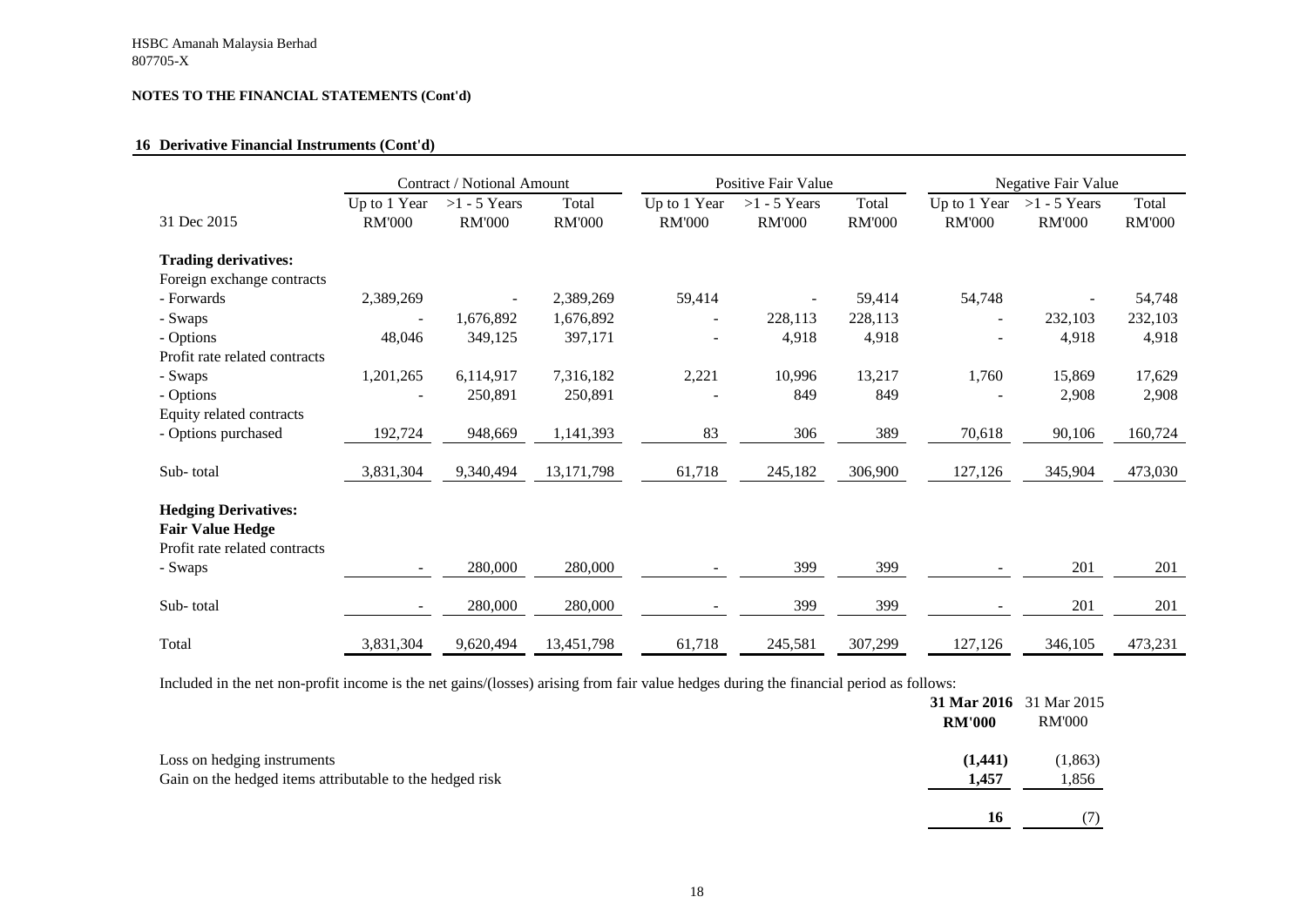### **17 Other Assets**

|                                                   | 31 Mar 2016<br><b>RM'000</b> | 31 Dec 2015<br><b>RM'000</b> |
|---------------------------------------------------|------------------------------|------------------------------|
| Income receivable                                 | 16,514                       | 12,037                       |
| Amount due from holding company/related companies | 159,389                      | 209,358                      |
| Other receivables, deposits and prepayments       | 14,046                       | 20,216                       |
|                                                   | 189,949                      | 241,611                      |

### **18 Statutory deposits with Bank Negara Malaysia**

The non-profit bearing statutory deposits are maintained with Bank Negara Malaysia in compliance with Section 26(2)c and 26(3) of the Central Bank of Malaysia Act 2009, the amounts of which are determined at set percentages of total eligible liabilities.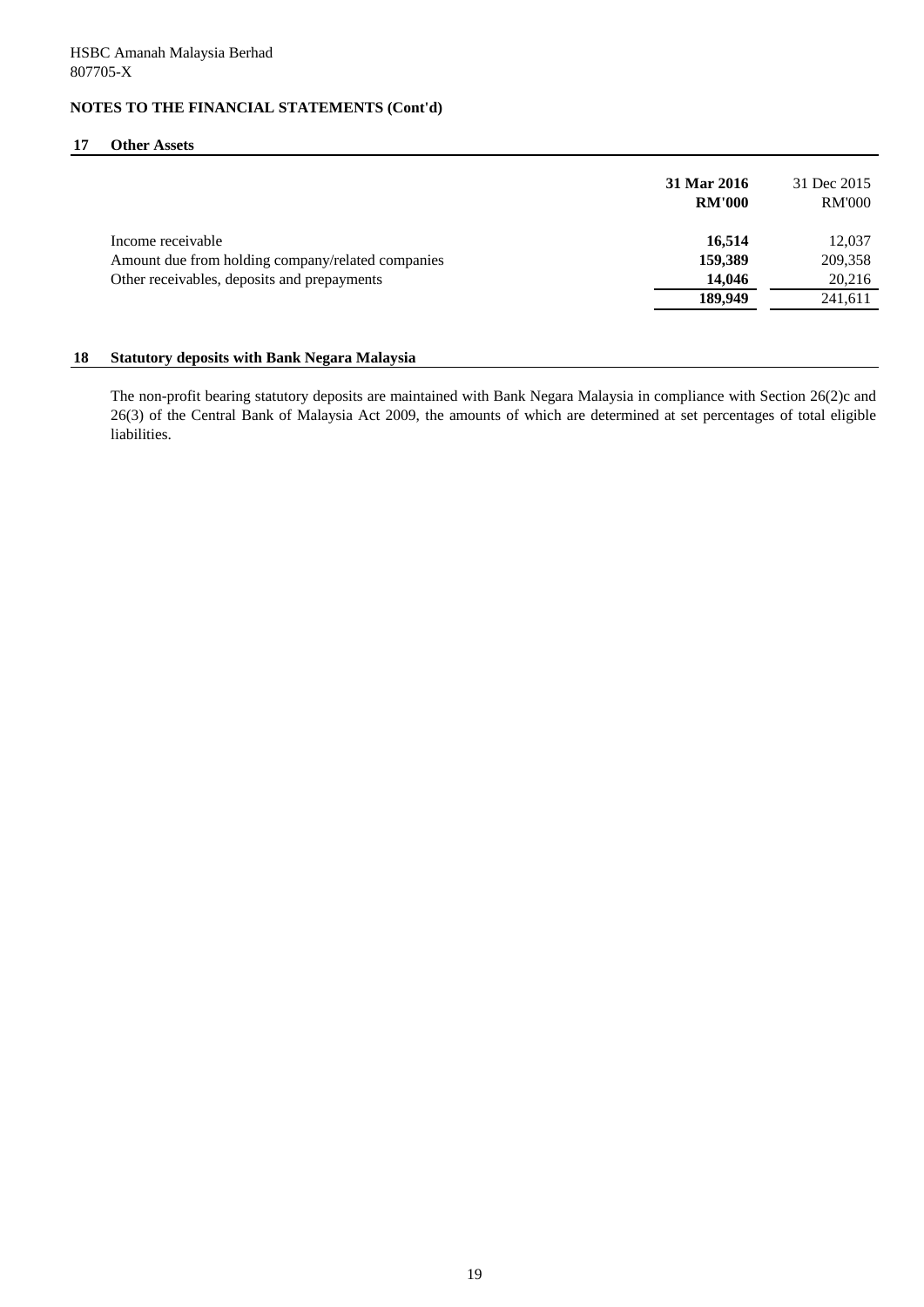# **19 Deposits From Customers**

# **(i) By type of deposit**

| At amortised cost                                      | 31 Mar 2016<br><b>RM'000</b> | 31 Dec 2015<br><b>RM'000</b> |
|--------------------------------------------------------|------------------------------|------------------------------|
| Non-Mudharabah Fund                                    |                              |                              |
| Demand deposits                                        |                              |                              |
| - Wadiah                                               | 1,988,303                    | 1,857,231                    |
| Savings deposits                                       |                              |                              |
| - Wadiah                                               | 1,583,985                    | 1,589,421                    |
| Fixed return investment deposits                       |                              |                              |
| - Murabahah<br>Islamic repurchase agreements           | 5,680,541                    | 5,799,059                    |
| - Bai Al-Inah                                          | 67,880                       | 140,412                      |
|                                                        | 9,320,709                    | 9,386,123                    |
|                                                        |                              |                              |
| The maturity structure of term deposits is as follows: |                              |                              |
|                                                        | 31 Mar 2016<br><b>RM'000</b> | 31 Dec 2015<br><b>RM'000</b> |
| Due within six months                                  | 4,814,955                    | 4,906,663                    |
| More than six months to one year                       | 833,591                      | 848,285                      |
| More than one year to three years                      | 29,720                       | 42,063                       |
| More than three years to five years                    | 2,275                        | 2,048                        |
|                                                        | 5,680,541                    | 5,799,059                    |
| (ii) By type of customer                               |                              |                              |
|                                                        | 31 Mar 2016                  | 31 Dec 2015                  |
|                                                        | <b>RM'000</b>                | <b>RM'000</b>                |
| Government and statutory bodies                        | 9,192                        | 8,848                        |
| <b>Business enterprises</b>                            | 2,324,895                    | 2,379,984                    |
| Individuals                                            | 4,955,876                    | 5,065,914                    |
| Others                                                 | 2,030,746                    | 1,931,377                    |
|                                                        | 9,320,709                    | 9,386,123                    |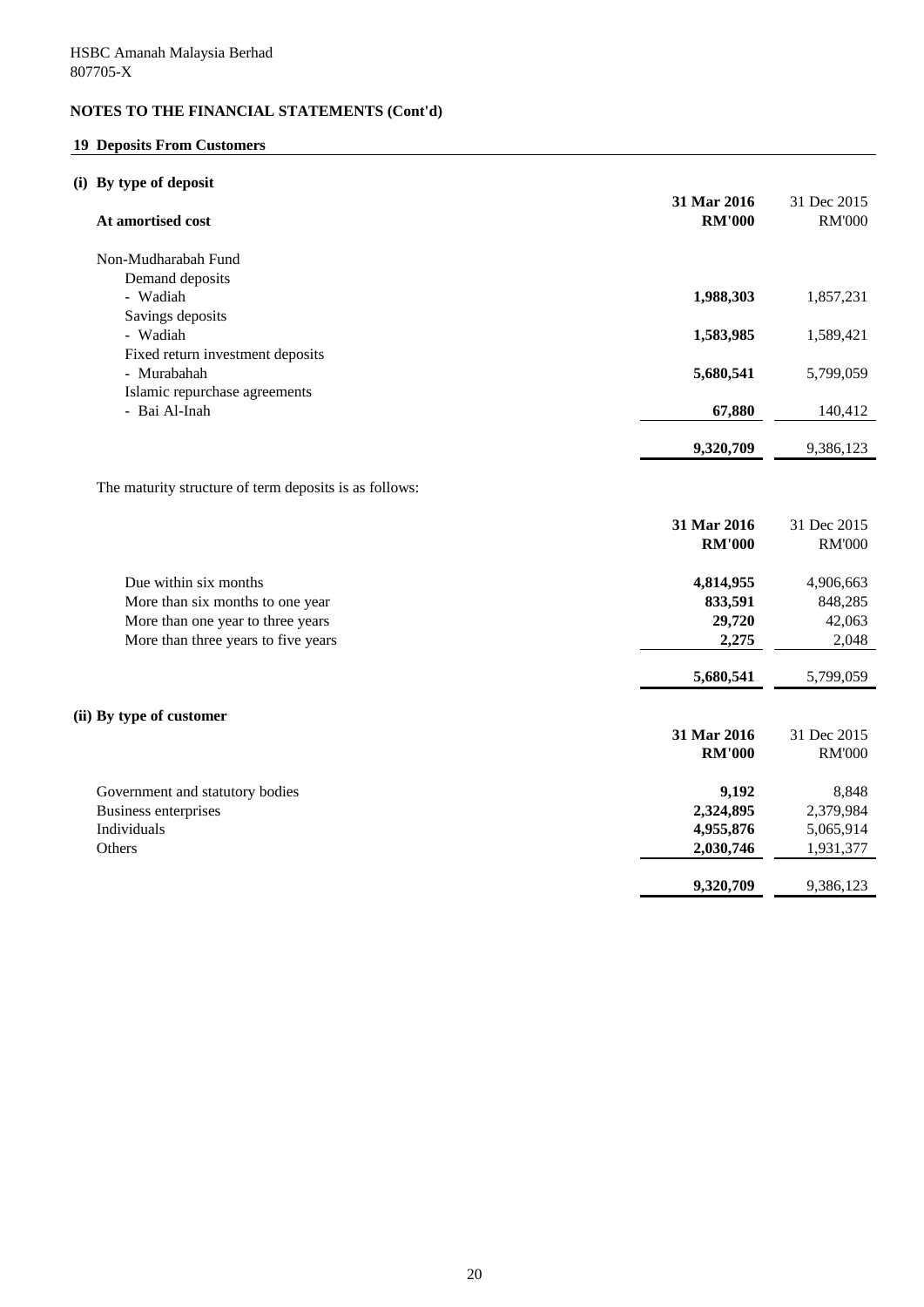### **20 Deposits and Placements from Banks and Other Financial Institutions**

|                              | 31 Mar 2016<br><b>RM'000</b> | 31 Dec 2015<br><b>RM'000</b> |
|------------------------------|------------------------------|------------------------------|
| Non-Mudharabah Fund          |                              |                              |
| Licensed banks               | 2,006,856                    | 2,833,307                    |
| Bank Negara Malaysia         | 37,020                       | 49,614                       |
| Other financial institutions | $\blacksquare$               | 1,277,168                    |
|                              | 2,043,876                    | 4,160,089                    |

Included in deposits and placements from banks and other financial institutions are placements from the Bank's parent company, HSBC Bank Malaysia Berhad, of RM2.0 billion (31 Dec 2015: RM2.8 billion).

#### **21 Other Liabilities**

|                                                   | <b>Note</b> | 31 Mar 2016<br><b>RM'000</b> | 31 Dec 2015<br><b>RM'000</b> |
|---------------------------------------------------|-------------|------------------------------|------------------------------|
| At amortised cost                                 |             |                              |                              |
| Amounts due to holding company/ related companies |             | 200                          | 89                           |
| Profit payable                                    |             |                              |                              |
| Structured products<br>$\overline{\phantom{a}}$   |             | 4,949                        | 5,375                        |
| Others<br>$\overline{\phantom{a}}$                |             | 69,970                       | 74,233                       |
| Other creditors and accruals                      | (a)         | 111,413                      | 127,021                      |
|                                                   |             | 186,532                      | 206,718                      |
| At fair value                                     |             |                              |                              |
| Structured products, at fair value                |             |                              |                              |
| Wakalah with Commodity Wa'ad                      | (b)         | 1,100,693                    | 1,268,657                    |
|                                                   |             | 1,287,225                    | 1,475,375                    |

Structured products are measured at fair value over the life of the instruments. Structured products are deposits with embedded derivatives, of which both profit paid and fair valuation on the structured products are recorded in net trading income, as per accounting policy in Note 3(i), and respective fair value on trading liabilities is shown in Note 5(ii) in the audited financial statements of the Bank for the financial year ended 31 December 2015.

#### (a) Other creditors and accruals

Included in other creditors and accruals is excess compensation balance and profit earned from inadvertent financing of Shariah non-compliant activities. The contribution was distributed to the Non-Governmental Organisations approved by the Shariah Committee during the financial period/year.

#### **Source and use of charity funds**

|                                          | 31 Mar 2016   | 31 Dec 2015   |
|------------------------------------------|---------------|---------------|
|                                          | <b>RM'000</b> | <b>RM'000</b> |
| <b>Source of charity funds</b>           |               |               |
| Balance at 1 January                     | 70            | 165           |
| Income for the financial period/year     |               | 135           |
| Use of charity funds                     |               |               |
| Contribution to non-profit organisations | (6)           | (230)         |
| Balance at 31 March/31 December          | 65            | 70            |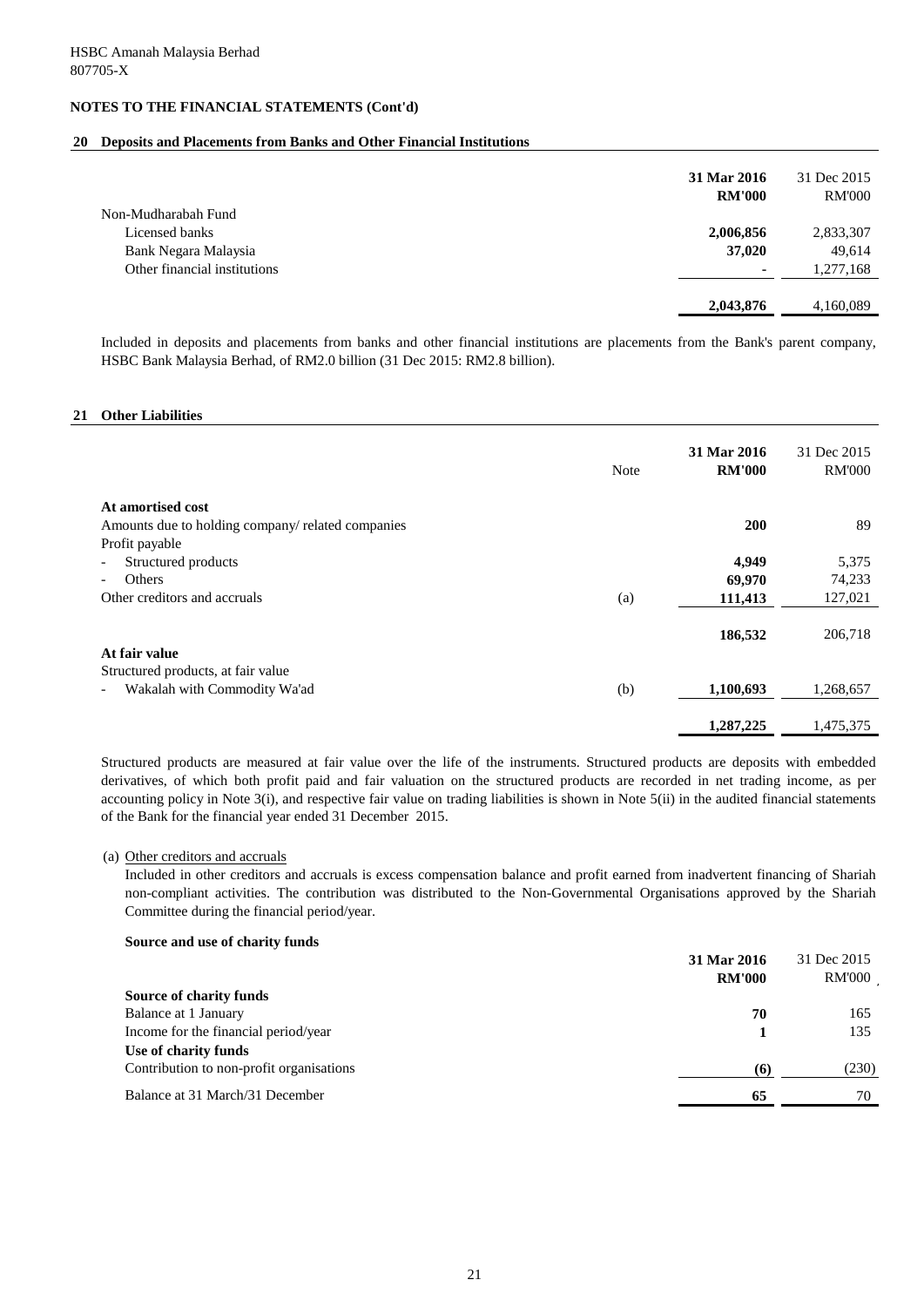## **21 Other Liabilities (Cont'd)**

## (b) Movement in structured products

|                                                | 31 Mar 2016   | 31 Dec 2015   |
|------------------------------------------------|---------------|---------------|
|                                                | <b>RM'000</b> | <b>RM'000</b> |
| Balance at 1 January                           | 1,268,657     |               |
| Reclassified from deposits from customers      |               | 1,788,427     |
| New placement during the financial period/year | 239,166       | 2,724,356     |
| Redemption during the financial period/year    | (420, 937)    | (3,108,048)   |
| Fair value mark-to-market                      | 13,807        | (136,078)     |
| Balance at 31 March/31 December                | 1,100,693     | 1,268,657     |

## **22 Multi-Currency Sukuk Programme**

|                                       | 31 Mar 2016<br><b>RM'000</b> | 31 Dec 2015<br><b>RM'000</b> |
|---------------------------------------|------------------------------|------------------------------|
| Multi-Currency Sukuk Programme (MCSP) | 1,755,536                    | 1,749,823                    |

The Bank issued the following series of 5-year unsecured Sukuk under its RM3 billion MCSP.

|                              | <b>Nominal</b> |                     |                 | <b>Carrying Value</b> |               |
|------------------------------|----------------|---------------------|-----------------|-----------------------|---------------|
|                              | <b>Value</b>   | <i><b>Issue</b></i> | <b>Maturity</b> | 31 Mar 2016           | 31 Dec 2015   |
| Issuance under MCSP          | <b>RM'000</b>  | Date                | Date            | <b>RM'000</b>         | <b>RM'000</b> |
| At amortised cost            |                |                     |                 |                       |               |
| 1st series at amortised cost | 500,000        | 28 Sept 2012        | 28 Sept 2017    | 500,000               | 500,000       |
| At fair value                |                |                     |                 |                       |               |
| 2nd series                   | 500,000        | 16 Oct 2014         | 16 Oct 2019     | 502,295               | 500,641       |
| 3rd series                   | 750,000        | 27 Mar 2015         | 27 Mar 2020     | 753,241               | 749,182       |
|                              |                |                     |                 |                       |               |
|                              | 1,250,000      |                     |                 | 1,255,536             | 1,249,823     |
|                              |                |                     |                 |                       |               |
|                              | 1,750,000      |                     |                 | 1,755,536             | 1,749,823     |

### Movement in MCSP

|                                                                       | 2nd series    |               | 3rd series    |               |
|-----------------------------------------------------------------------|---------------|---------------|---------------|---------------|
|                                                                       | 31 Mar 2016   | 31 Dec 2015   | 31 Mar 2016   | 31 Dec 2015   |
|                                                                       | <b>RM'000</b> | <b>RM'000</b> | <b>RM'000</b> | <b>RM'000</b> |
| Balance at 1 January                                                  | 500,641       | 501,854       | 749,182       |               |
| New issuance during the financial period/year                         |               |               |               | 750,000       |
| Change in fair value other than from own credit risk                  | 5,437         | 1,374         | 9,650         | (7,020)       |
| Change in fair value from own credit risk                             | (3,783)       | (2,587)       | (5,591)       | 6,202         |
| Balance at 31 March/31 December                                       | 502,295       | 500,641       | 753,241       | 749,182       |
|                                                                       |               |               | 31 Mar 2016   | 31 Dec 2015   |
|                                                                       |               |               | <b>RM'000</b> | <b>RM'000</b> |
| The cumulative change in fair value due to changes in own credit risk |               |               | (9,374)       | 3,615         |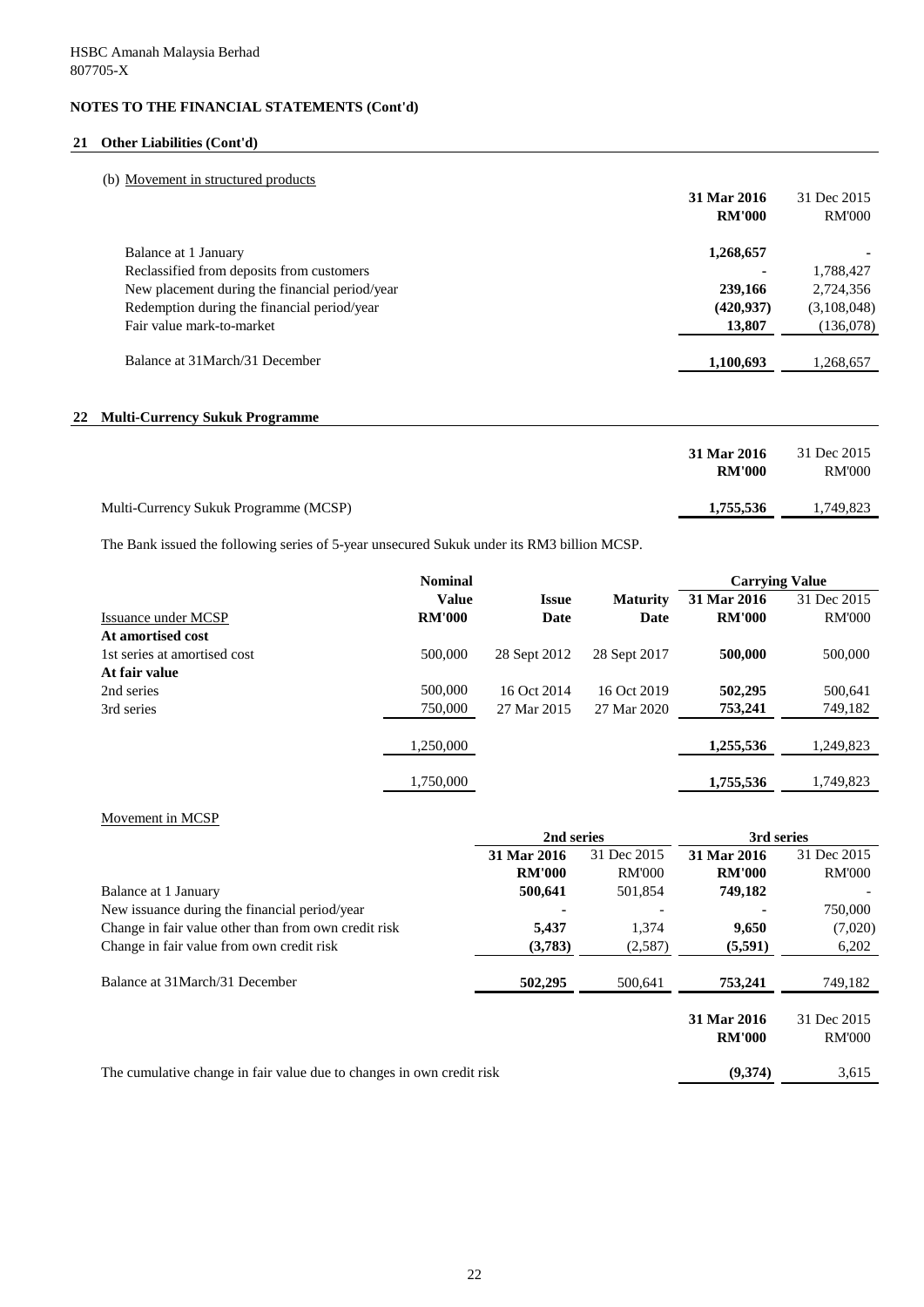## **23 Subordinated Commodity Murabahah Financing**

|                                                                | 31 Mar 2016<br><b>RM'000</b> | 31 Dec 2015<br><b>RM'000</b> |
|----------------------------------------------------------------|------------------------------|------------------------------|
| Subordinated Commodity Murabahah Financing, at amortised costs |                              |                              |
| - First tranche issued on 25 June 2014                         | 303,022                      | 333,515                      |
| - Second tranche issued on 30 June 2015                        | 258,894                      | 284,946                      |
|                                                                | 561,916                      | 618,461                      |

The unsecured Subordinated Commodity Murabahah financing comprise of two tranches of Basel III compliant Tier 2 subordinated financing of USD equivalent of RM250 million each from the Bank's immediate holding company, HSBC Bank Malaysia Berhad (HBMY). The tenor for both the Subordinated Commodity Murabahah financing is 10 years from the utilisation date with profit payable quarterly in arrears.

## **24 Income Derived from Investment of Depositors' Funds and Others**

|                                                                                                                | 31 Mar 2016<br><b>RM'000</b> | 31 Mar 2015<br><b>RM'000</b> |
|----------------------------------------------------------------------------------------------------------------|------------------------------|------------------------------|
| Income derived from investment of:                                                                             |                              |                              |
| (i) general investment deposits                                                                                | 115,299                      | 117,937                      |
| (ii) specific investment deposits                                                                              | 7,733                        | 11,859                       |
| (iii) others                                                                                                   | 55,418                       | 39,613                       |
|                                                                                                                | 178,450                      | 169,409                      |
|                                                                                                                | 31 Mar 2016                  | 31 Mar 2015                  |
|                                                                                                                | <b>RM'000</b>                | <b>RM'000</b>                |
| (i) Income derived from investment of general investment deposits<br>Finance income:<br>Financing and advances |                              |                              |
| Profit earned other than recoveries from impaired financing                                                    | 87,280                       | 93,529                       |
| Recoveries from impaired financing                                                                             | 2,554                        | 2,687                        |
| Financial investments available-for-sale                                                                       | 8,965                        | 19,718                       |
| Money at call and deposit with financial institutions                                                          | 18,648                       | 8,327                        |
|                                                                                                                | 117,447                      | 124,261                      |
| Other operating income                                                                                         |                              |                              |
| Realised gain/(loss) from dealing in foreign currency                                                          | 1,748                        | (6,231)                      |
| Unrealised gain from dealing in foreign currency                                                               | 653                          | 6,730                        |
| Gain from sale of financial assets held-for-trading                                                            |                              |                              |
| and other financial instruments                                                                                | 605                          | 1,083                        |
| Unrealised gain from revaluation of financial<br>assets held-for-trading                                       | 61                           | 121                          |
| Net profit paid for financial assets held-for-trading                                                          |                              |                              |
| and other financial instruments                                                                                | (7,083)                      | (7, 494)                     |
| Realised gain from trading in derivatives                                                                      | 305                          | 853                          |
| Unrealised gain/(loss) from trading in derivatives                                                             | 1,553                        | (1,381)                      |
| Other gain/(loss)                                                                                              | <b>10</b>                    | (5)                          |
|                                                                                                                | (2,148)                      | (6,324)                      |
|                                                                                                                | 115,299                      | 117,937                      |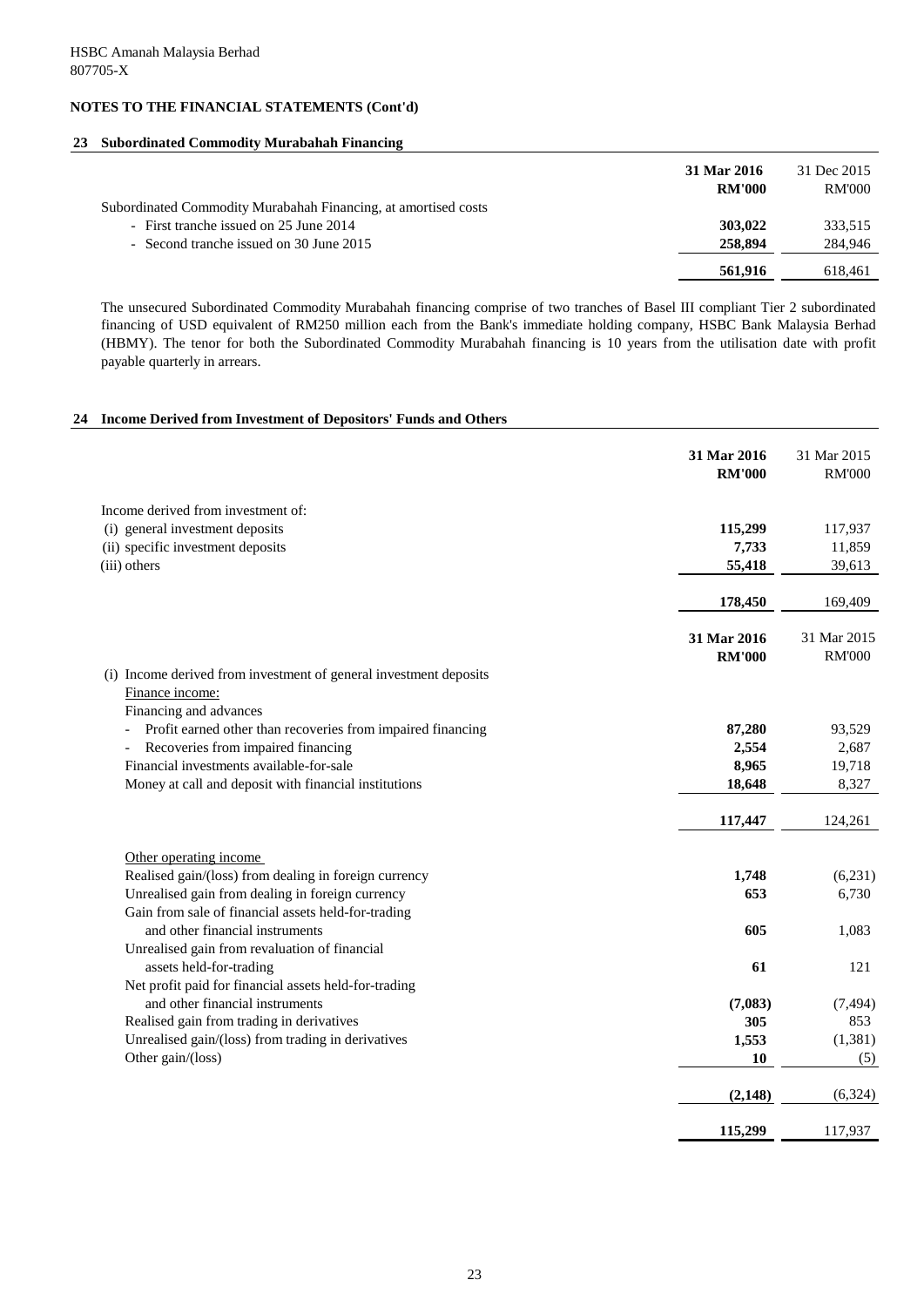# **24 Income Derived from Investment of Depositors' Funds and Others (Cont'd)**

|                                                                                         | 31 Mar 2016<br><b>RM'000</b> | 31 Mar 2015<br><b>RM'000</b> |
|-----------------------------------------------------------------------------------------|------------------------------|------------------------------|
| (ii) Income derived from investment of specific investment deposits                     |                              |                              |
| Finance income:                                                                         |                              |                              |
| Financing and advances                                                                  |                              |                              |
| Profit earned other than recoveries from impaired financing                             | 6,734                        | 7,958                        |
|                                                                                         | 6,734                        | 7,958                        |
| Other operating income                                                                  |                              |                              |
| Fees and commission                                                                     | 296                          | 1,755                        |
| Realised gain from dealing in foreign currency                                          | 635                          | 11,992                       |
| Unrealised gain/(loss) from dealing in foreign currency                                 | 68                           | (9,846)                      |
|                                                                                         | 999                          | 3,901                        |
|                                                                                         | 7,733                        | 11,859                       |
| The above fees and commissions were derived from the following major contributors:      |                              |                              |
| Corporate advisory                                                                      |                              | 808                          |
| Guarantee fees                                                                          | 158                          | 195                          |
| Service charges and fees                                                                | 137                          | 473                          |
|                                                                                         | 31 Mar 2016                  | 31 Mar 2015                  |
|                                                                                         | <b>RM'000</b>                | <b>RM'000</b>                |
| (iii) Income derived from investment of others                                          |                              |                              |
| Finance income:<br>Financing and advances                                               |                              |                              |
| Profit earned other than recoveries from impaired financing                             | 41,950                       | 31,415                       |
| Recoveries from impaired financing                                                      | 1,228                        | 901                          |
| Financial investments available-for-sale                                                | 4,309                        | 6,623                        |
| Money at call and deposit with financial institutions                                   | 8,963                        | 2,797                        |
|                                                                                         | 56,450                       | 41,736                       |
|                                                                                         |                              |                              |
| Other operating income                                                                  |                              |                              |
| Realised gain/(loss) from dealing in foreign currency                                   | 840                          | (2,093)                      |
| Unrealised gain from dealing in foreign currency                                        | 314                          | 2,261                        |
| Gain from sale of financial assets held-for-trading                                     |                              |                              |
| and other financial instruments<br>Unrealised gain from revaluation of financial assets | 291                          | 364                          |
| held-for-trading                                                                        | 29                           | 41                           |
| Net profit paid from financial assets held-for-trading                                  |                              |                              |
| and other financial instruments                                                         | (3,404)                      | (2,517)                      |
| Realised gain from trading in derivatives                                               | 146                          | 286                          |
| Unrealised gain/(loss) from trading in derivatives                                      | 747                          | (463)                        |
| Other gain/(loss)                                                                       | 5                            | (2)                          |
|                                                                                         | (1,032)                      | (2,123)                      |
|                                                                                         | 55,418                       | 39,613                       |
|                                                                                         |                              |                              |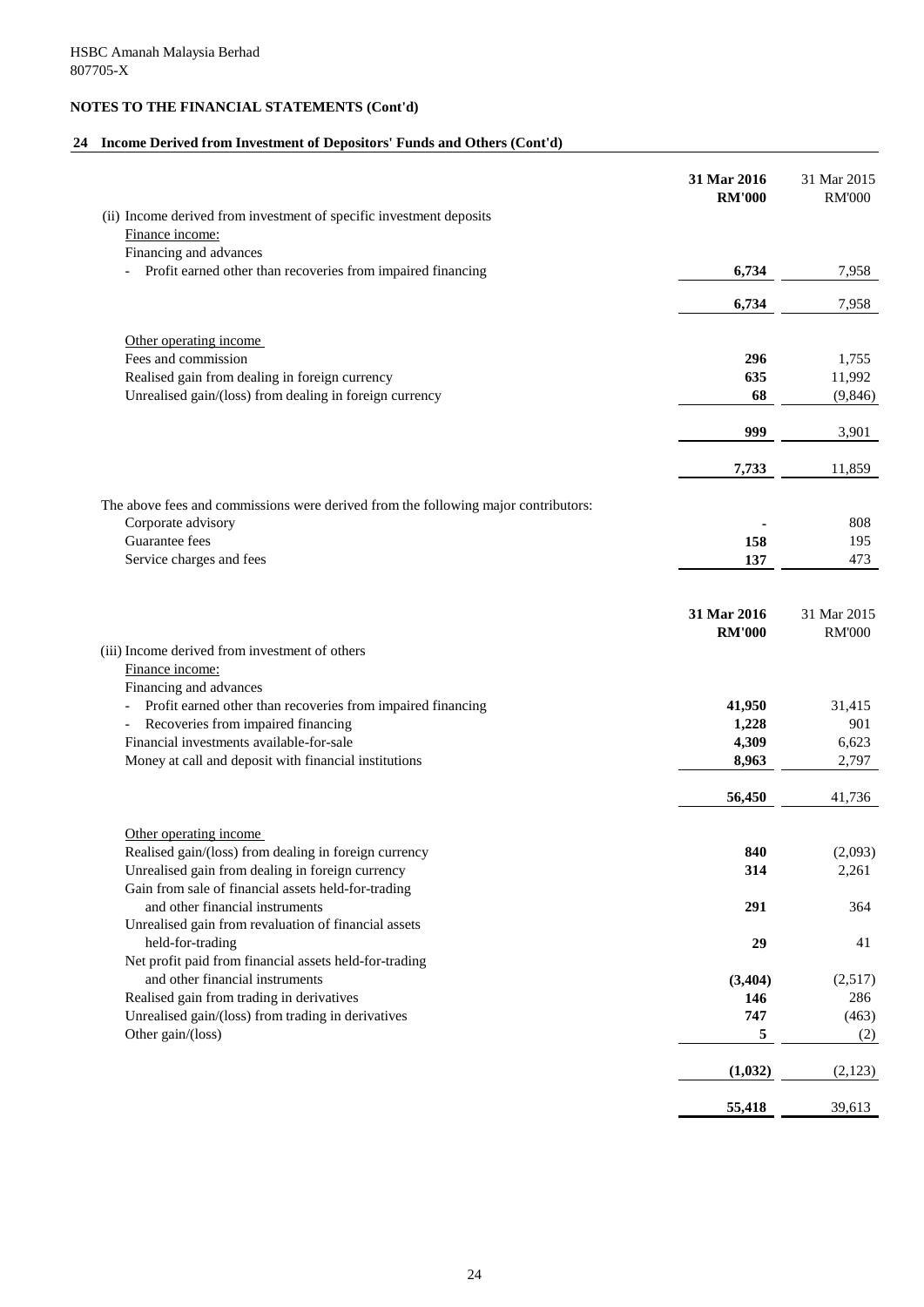## **25 Income Derived from Investment of Shareholder's Funds**

|                                                                                    | 31 Mar 2016<br><b>RM'000</b> | 31 Mar 2015<br><b>RM'000</b> |
|------------------------------------------------------------------------------------|------------------------------|------------------------------|
| Finance income:                                                                    |                              |                              |
| Financing and advances                                                             |                              |                              |
| - Profit earned other than recoveries from impaired financing                      | 12,829                       | 11,883                       |
| - Recoveries from impaired financing                                               | 375                          | 341                          |
| Financial investments available-for-sale                                           | 1,318                        | 2,505                        |
| Money at call and deposit with financial institutions                              | 2,741                        | 1,058                        |
|                                                                                    | 17,263                       | 15,787                       |
|                                                                                    |                              |                              |
| Other operating income                                                             |                              |                              |
| Fees and commission                                                                | 17,096                       | 16,789                       |
| Realised gain/(loss) from dealing in foreign currency                              | 257                          | (792)                        |
| Unrealised gain from dealing in foreign currency                                   | 96                           | 855                          |
| Gain from sale of financial assets held-for-trading                                |                              |                              |
| and other financial instruments                                                    | 89                           | 138                          |
| Unrealised gain from revaluation of financial                                      |                              |                              |
| assets held-for-trading                                                            | 9                            | 15                           |
| Net profit paid from financial assets held-for-trading                             |                              |                              |
| and other financial instruments                                                    | (1,041)                      | (952)                        |
| Realised gain from trading in derivatives                                          | 45                           | 108                          |
| Unrealised gain/(loss) from trading in derivatives                                 | 228                          | (175)                        |
| Shared-service fees from holding company                                           | 813                          | 870                          |
| Net gain on disposal of financial assets available-for-sale                        | 3,055                        |                              |
| Net gain on financial instruments designated at fair value through profit or loss  | 8,974                        | 2,304                        |
| Other income                                                                       | 29                           | 31                           |
|                                                                                    | 29,650                       | 19,191                       |
|                                                                                    | 46,913                       | 34,978                       |
| The above fees and commissions were derived from the following major contributors: |                              |                              |
| Service charges and fees                                                           | 5,647                        | 5,650                        |
| Cards                                                                              | 7,872                        | 7,701                        |
| Agency fees                                                                        | 1,715                        | 3,148                        |
|                                                                                    |                              |                              |

# **26 Impairment Losses on Financing**

|                                                              | 31 Mar 2016<br><b>RM'000</b> | 31 Mar 2015<br><b>RM'000</b> |
|--------------------------------------------------------------|------------------------------|------------------------------|
| Impairment charges on financing:                             |                              |                              |
| Individual impairment<br>(a)                                 |                              |                              |
| Made during the financial period<br>$\blacksquare$           | 9,940                        | 11,795                       |
| Written back<br>$\overline{a}$                               | (8,703)                      | (11, 477)                    |
| (b) Collective impairment                                    |                              |                              |
| Made during the financial period<br>$\overline{\phantom{a}}$ | 78,865                       | 49,735                       |
| Written back<br>$\overline{\phantom{0}}$                     | (26,091)                     | (14,190)                     |
| <b>Impaired financing</b>                                    |                              |                              |
| Recovered during the period<br>$\overline{\phantom{a}}$      | (7,249)                      | (8,355)                      |
| Written off<br>$\overline{\phantom{0}}$                      | 1,126                        | 595                          |
|                                                              | 47,888                       | 28,103                       |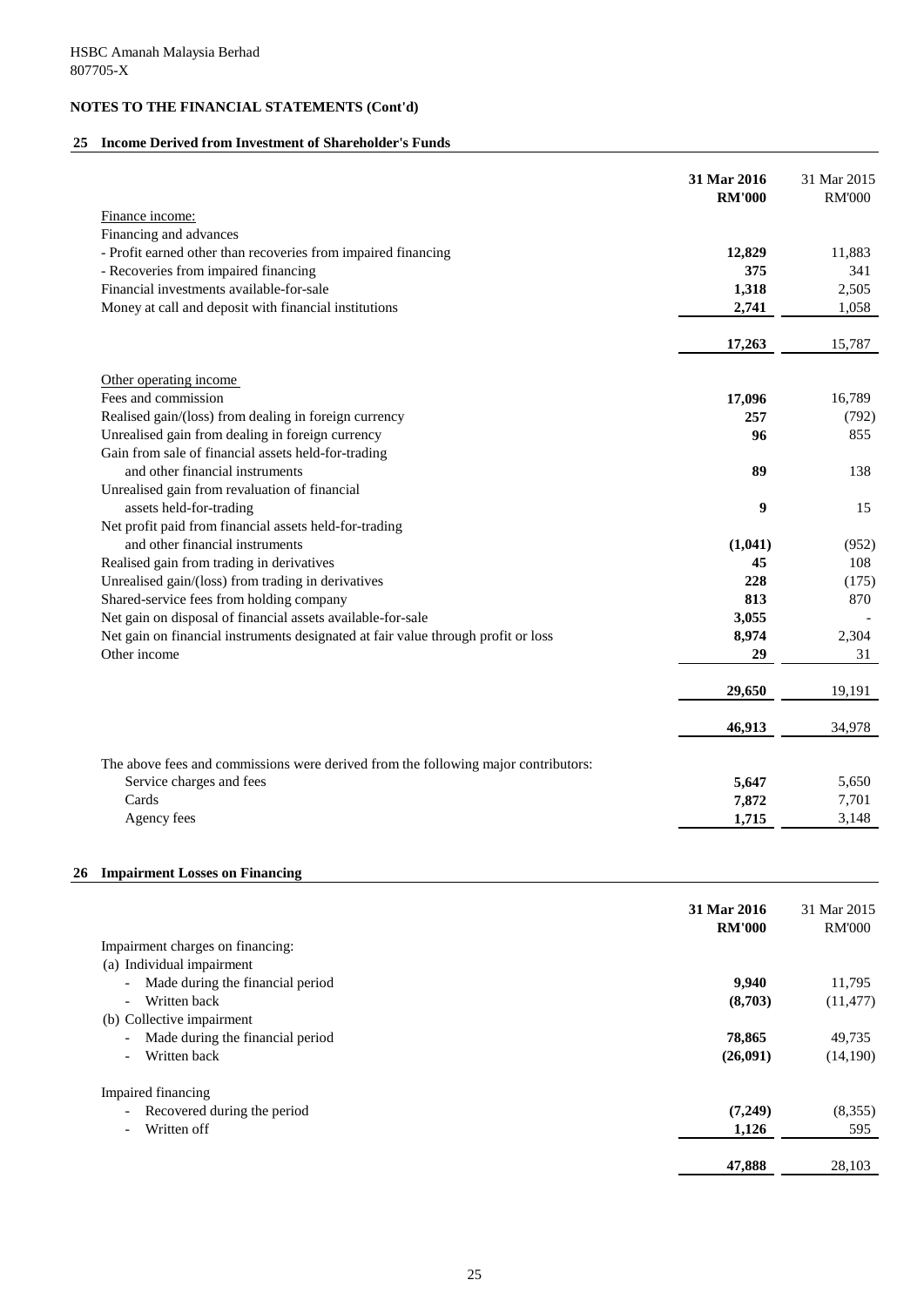## **27 Income Attributable to Depositors**

|                                                                     | 31 Mar 2016<br><b>RM'000</b> | 31 Mar 2015<br><b>RM'000</b> |
|---------------------------------------------------------------------|------------------------------|------------------------------|
| Non-Mudharabah Fund                                                 |                              |                              |
| Deposits from customers<br>$\sim$                                   | 53,857                       | 55,264                       |
| - Deposits and placements of banks and other financial institutions | 20,057                       | 14,414                       |
| - Others                                                            | 22,686                       | 12,683                       |
| Mudharabah Fund                                                     |                              |                              |
| - Deposits and placements of banks and other financial institutions |                              | 2,974                        |
|                                                                     |                              |                              |
|                                                                     | 96,600                       | 85,335                       |

### **28 Personnel Expenses**

|                                               | 31 Mar 2016<br><b>RM'000</b> | 31 Mar 2015<br><b>RM'000</b> |
|-----------------------------------------------|------------------------------|------------------------------|
| Salaries, allowances and bonuses              | 7,056                        | 10,525                       |
| <b>Employees Provident Fund contributions</b> | 1,252                        | 1,661                        |
| Other staff related costs                     | 61                           | 612                          |
|                                               |                              |                              |
|                                               | 8,369                        | 12,798                       |

## **29 Other Overheads and Expenditures**

|                                          | 31 Mar 2016<br><b>RM'000</b> | 31 Mar 2015<br><b>RM'000</b> |
|------------------------------------------|------------------------------|------------------------------|
| Promotion and marketing related expenses | 6,492                        | 6,428                        |
| Establishment related expenses           |                              |                              |
| Depreciation of equipment                | 1,350                        | 1,927                        |
| Amortisation of intangible assets        |                              | 2                            |
| Information technology costs             | 693                          | 983                          |
| Rental of premises                       | 2,060                        | 2,016                        |
| Others                                   | 919                          | 574                          |
|                                          | 5,022                        | 5,502                        |
| General administrative expenses          |                              |                              |
| Intercompany expenses                    | 36,467                       | 33,276                       |
| Others                                   | 9,347                        | 3,343                        |
|                                          | 45,814                       | 36,619                       |
|                                          | 57,328                       | 48,549                       |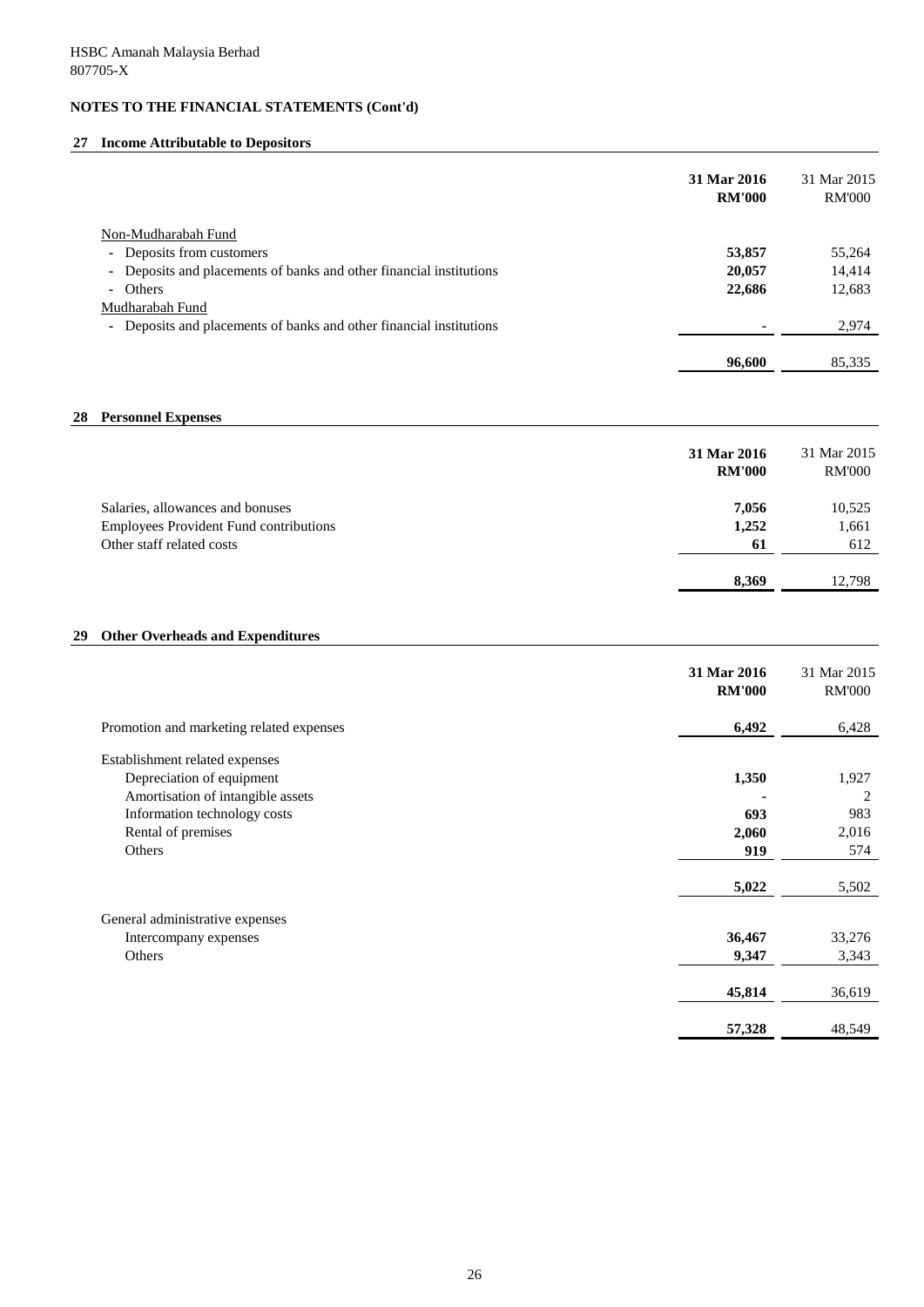### **30 Capital Adequacy**

|                                                                               | 31 Mar 2016   | 31 Dec 2015   |
|-------------------------------------------------------------------------------|---------------|---------------|
|                                                                               | <b>RM'000</b> | <b>RM'000</b> |
| Tier 1 capital                                                                |               |               |
| Paid-up ordinary share capital                                                | 50,000        | 50,000        |
| Share premium                                                                 | 610,000       | 610,000       |
| Retained profits                                                              | 701,902       | 701,902       |
| Other reserves                                                                | 91,826        | 91,565        |
| Regulatory adjustments                                                        | (48, 165)     | (37, 639)     |
| Total Common Equity Tier 1 (CET1) and Tier 1 capital                          | 1,405,563     | 1,415,828     |
| Tier 2 capital                                                                |               |               |
| Subordinated Commodity Murabahah financing                                    | 561,916       | 618,461       |
| Collective impairment allowance (unimpaired portion) $\&$ regulatory reserves | 138,430       | 118,212       |
| Total Tier 2 capital                                                          | 700,346       | 736,673       |
| <b>Capital base</b>                                                           | 2,105,909     | 2,152,501     |
|                                                                               |               |               |
| <b>CET1</b> and Tier 1 Capital ratio                                          | 12.419%       | 11.911%       |
| <b>Total Capital ratio</b>                                                    | 18.606%       | 18.108%       |

The total capital and capital adequacy ratios have been computed based on the Standardised Approach in accordance with the Capital Adequacy Framework for Islamic Banks (CAFIB). The Bank has adopted the Standardised Approach for Credit Risk and Market Risk, and the Basic Indicator Approach for Operational Risk.

Breakdown of risk-weighted assets (RWA) in the various categories of risk weights:

|                                | 31 Mar 2016      |                      | 31 Dec 2015   |               |
|--------------------------------|------------------|----------------------|---------------|---------------|
|                                | <b>Principal</b> | <b>Risk-weighted</b> | Principal     | Risk-weighted |
|                                | <b>RM'000</b>    | <b>RM'000</b>        | <b>RM'000</b> | <b>RM'000</b> |
| Total RWA for credit risk      | 19,853,533       | 10,350,191           | 22,406,281    | 10,885,513    |
| Total RWA for market risk      | $\blacksquare$   | 65,174               |               | 104,374       |
| Total RWA for operational risk | $\blacksquare$   | 902,867              |               | 897,064       |
|                                | 19,853,533       | 11,318,232           | 22,406,281    | 11,886,951    |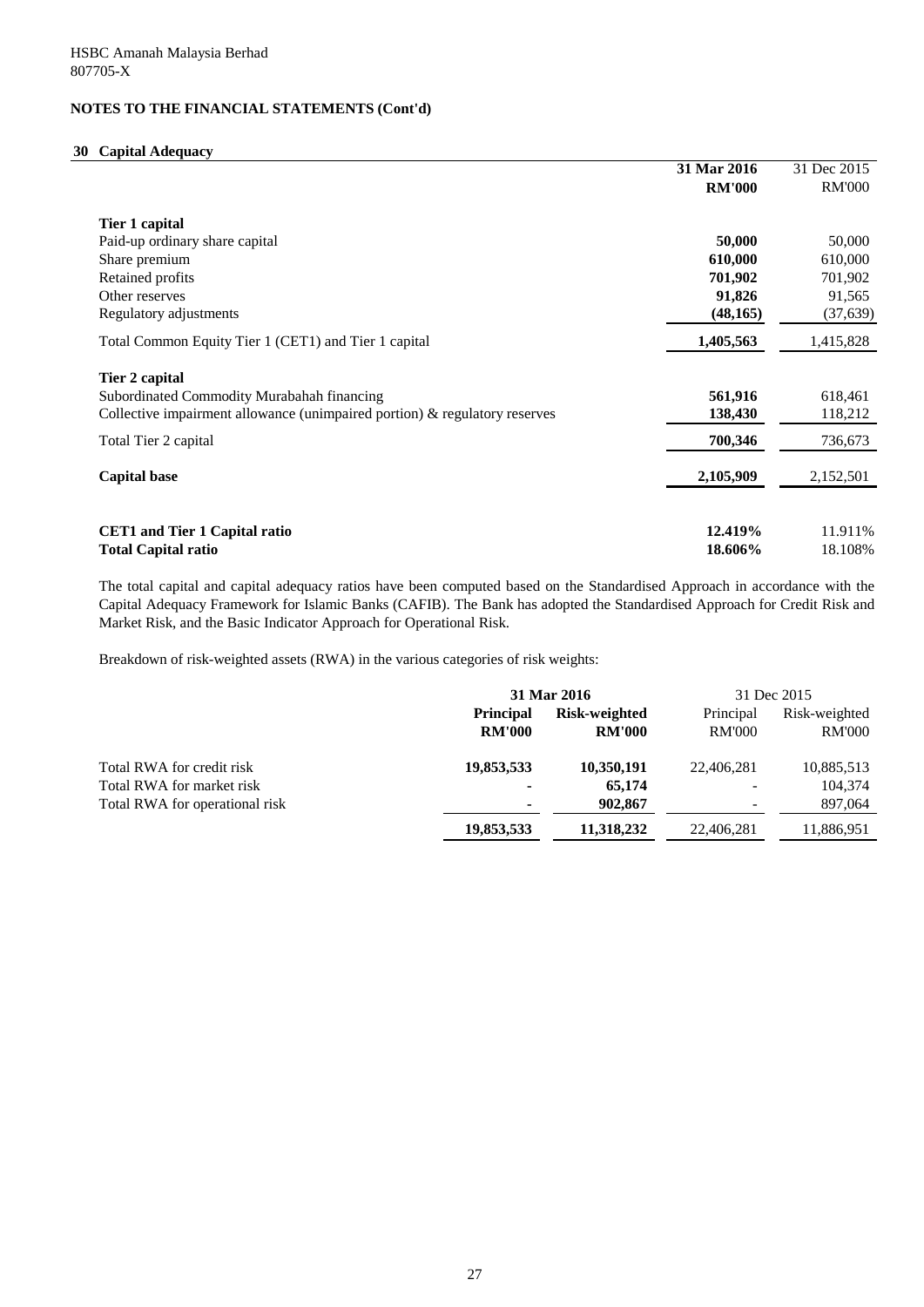### **31 Commitments and Contingencies**

The table below shows the contracts or underlying principal amounts, positive fair value of derivative contracts, credit equivalent amounts and risk weighted amounts of unmatured off-balance sheet transactions at the statement of financial position date. The underlying principal amounts indicate the volume of business outstanding and do not represent amounts at risk.

These commitments and contingencies are not secured over the assets of the Bank.

|                                                         |               | <b>Credit</b> | <b>Risk</b>   |  |
|---------------------------------------------------------|---------------|---------------|---------------|--|
|                                                         | Principal     | equivalent    | weighted      |  |
|                                                         | amount        | amount [1]    | amount [1]    |  |
| 31 Mar 2016                                             | <b>RM'000</b> | <b>RM'000</b> | <b>RM'000</b> |  |
| Direct credit substitutes                               | 702,092       | 702,092       | 286,603       |  |
| Transaction-related contingent items                    | 1,032,327     | 516,164       | 330,088       |  |
| Short-term self-liquidating trade-related contingencies | 138,231       | 27,646        | 25,670        |  |
| Irrevocable commitments to extend credit                |               |               |               |  |
| - Maturity not exceeding one year                       | 2,977,847     | 595,569       | 502,815       |  |
| - Maturity exceeding one year                           | 1,764,390     | 882,195       | 555,784       |  |
| Unutilised credit card lines                            | 1,837,359     | 367,472       | 275,604       |  |
| Equity related contracts                                |               |               |               |  |
| - Less than one year                                    | 99,115        | 6,196         |               |  |
| - One year to less than five years                      | 952,007       | 76,181        |               |  |
| Profit rate related contracts                           |               |               |               |  |
| - Less than one year                                    | 2,220,936     | 5,986         | 796           |  |
| - One year to less than five years                      | 5,176,073     | 183,513       | 25,919        |  |
| Foreign exchange related contracts                      |               |               |               |  |
| - Less than one year                                    | 1,397,647     | 56,369        | 5,339         |  |
| - One year to less than five years                      | 1,923,537     | 313,743       | 118,399       |  |
|                                                         |               |               |               |  |
|                                                         | 20,221,561    | 3,733,126     | 2,127,017     |  |
| 31 Dec 2015                                             |               |               |               |  |
| Direct credit substitutes                               | 622,855       | 622,855       | 320,805       |  |
| Transaction-related contingent items                    | 1,089,395     | 544,698       | 335,095       |  |
| Short-term self-liquidating trade-related contingencies | 172,151       | 34,430        | 31,946        |  |
| Irrevocable commitments to extend credit                |               |               |               |  |
| - Maturity not exceeding one year                       | 3,056,937     | 611,387       | 516,459       |  |
| - Maturity exceeding one year                           | 1,818,014     | 909,007       | 580,507       |  |
| Unutilised credit card lines                            | 1,678,518     | 335,704       | 251,778       |  |
| Equity related contracts                                |               |               |               |  |
| - Less than one year                                    | 192,724       | 11,732        |               |  |
| - One year to less than five years                      | 948,669       | 76,199        |               |  |
| Profit rate related contracts                           |               |               |               |  |
| - Less than one year                                    | 1,201,265     | 4,870         | 116           |  |
| - One year to less than five years                      | 6,645,808     | 203,092       | 18,329        |  |
| Foreign exchange related contracts                      |               |               |               |  |
| - Less than one year                                    | 2,437,315     | 85,703        | 16,631        |  |
| - One year to less than five years                      | 2,026,017     | 425,668       | 313,045       |  |
|                                                         | 21,889,668    | 3,865,345     | 2,384,711     |  |

**[1]** The credit equivalent and risk weighted amounts are computed using credit conversion factors and risk weighting rules as per BNM guidelines. The credit conversion factors and risk weighting rules were based on Basel II Capital Adequacy Framework for Islamic Banks (CAFIB).